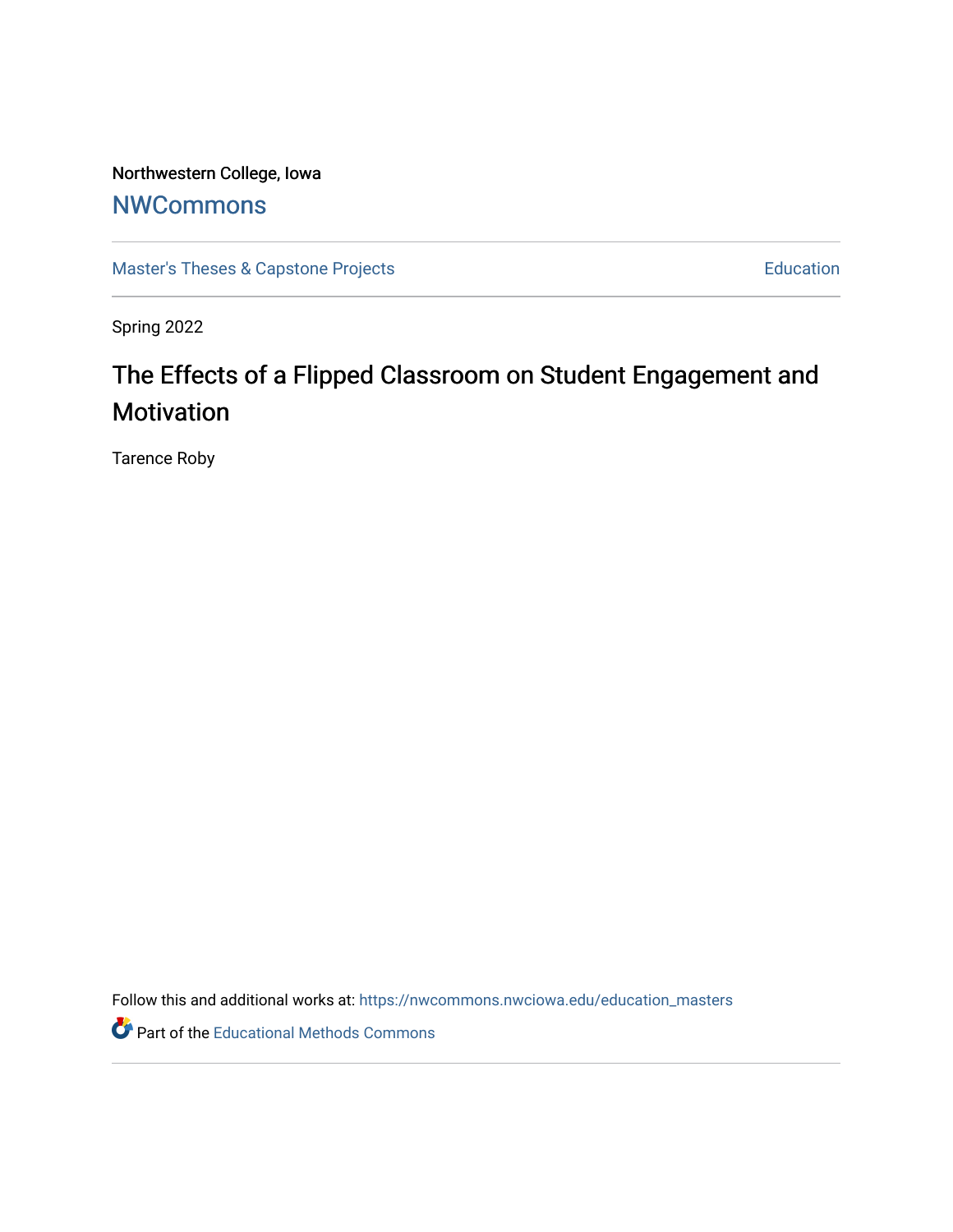# **The Effects of a Flipped Classroom on Student Engagement and Motivation**

Tarence Roby

Graduate school of Education, Northwestern College

A School Improvement Plan Project Presented in Partial Fulfillment of the Requirements For the Degree of Master of Education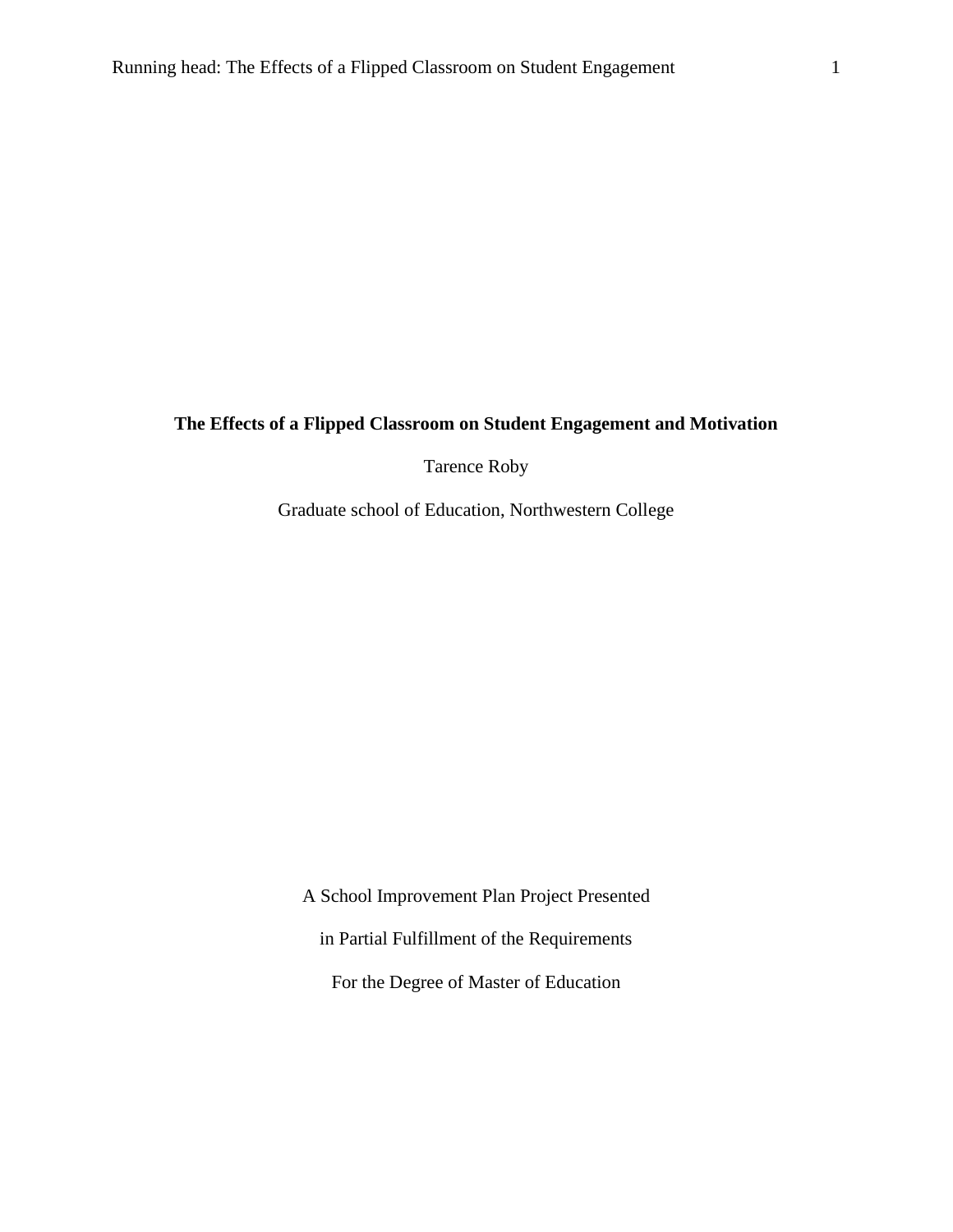#### **Abstract**

The Lone Star High School, which is part of the Frisco Independent School District located in Frisco, Texas is looking for ways to better engage and motivate students in the classroom especially since the COVID-19 pandemic has changed the way teachers teach and students learn. The problem is that Lone Star High School students lack the motivation to learn and stay engaged in the classroom setting. The purpose of this school improvement plan was to research the flipped classroom teaching model and to educate teachers through professional development about the benefits of using the flipped teaching method of instruction as a way to increase student motivation and engagement. The research gathered for the literature review was analyzed based on flipped teaching methods, teachers' perception of flipped teaching practices, student motivation and achievement, and effective professional development practices. Based on the findings that the flipped classroom teaching methods increase student engagement and motivation a professional development plan was developed for the Lone Star High School teachers.

 *Keywords*: flipped classroom model, professional development, motivation, engagement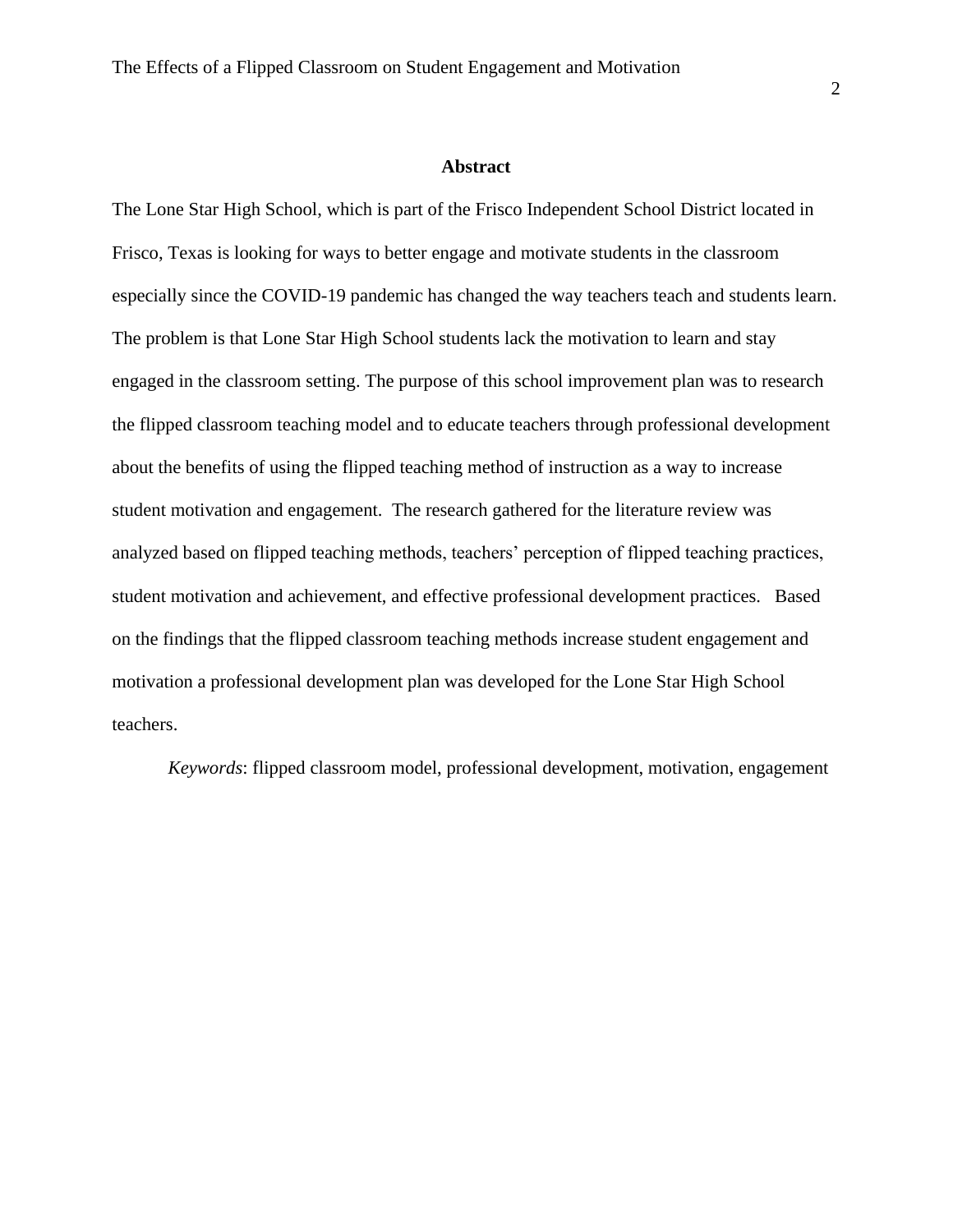# **TABLE OF CONTENTS**

Page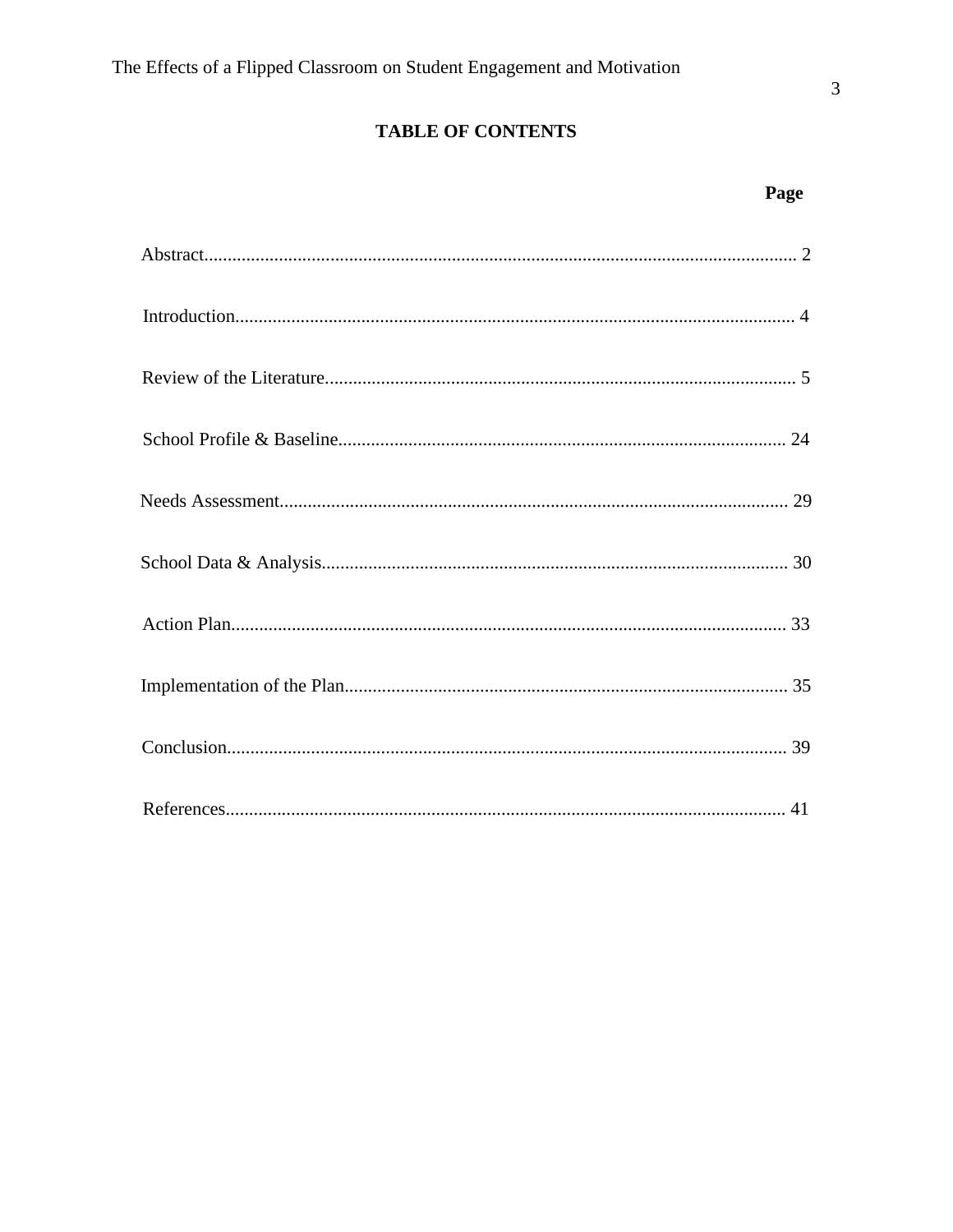#### **The Effects of a Flipped Classroom on Student Engagement and Motivation**

After a year of remote learning, due to COVID-19, students are less motivated and engaged in the classroom, and school districts have to find a way to resolve this. Upon conducting some research, a 2019 research study by Qiang Jian found that flipped classroom teaching methods integrated cooperative learning on the promotion of learning motivation, and flipped classroom teaching methods integrated cooperative learning on the promotion of learning outcomes. For example, the group-based flipped classroom, allows students to team up to work together on that day's assignment. This encourages students to learn from one another and helps them learn the correct answers and be able to explain to their peers why the answers are correct. The gap in practice that this project will explore, is the importance that flipped classrooms/teaching will have on student motivation as well as teacher satisfaction. The problem is students lack the motivation to learn and stay engaged in the k-12 classroom setting.

The purpose of this school improvement plan is to educate teachers through professional development about the benefits of using the flipped teaching method of instruction as a way to increase student motivation and engagement in the k-12 classroom. Flipped teaching methods are focused on students as passive receivers of information transitioning to active participants in their learning. The more information teachers gain about the benefits of flipped teaching in terms of student motivation and engagement, the more they will be excited to use the flipped teaching method in their classrooms. The goal of this school improvement plan is to educate teachers through professional development about the benefits of using flipped teaching as a way to motivate students to learn and to have ownership of their learning.

The peer-reviewed journals that will be used for this school improvement plan are the Northwestern College Dewitt Library database and Google Scholar. The article inclusion criteria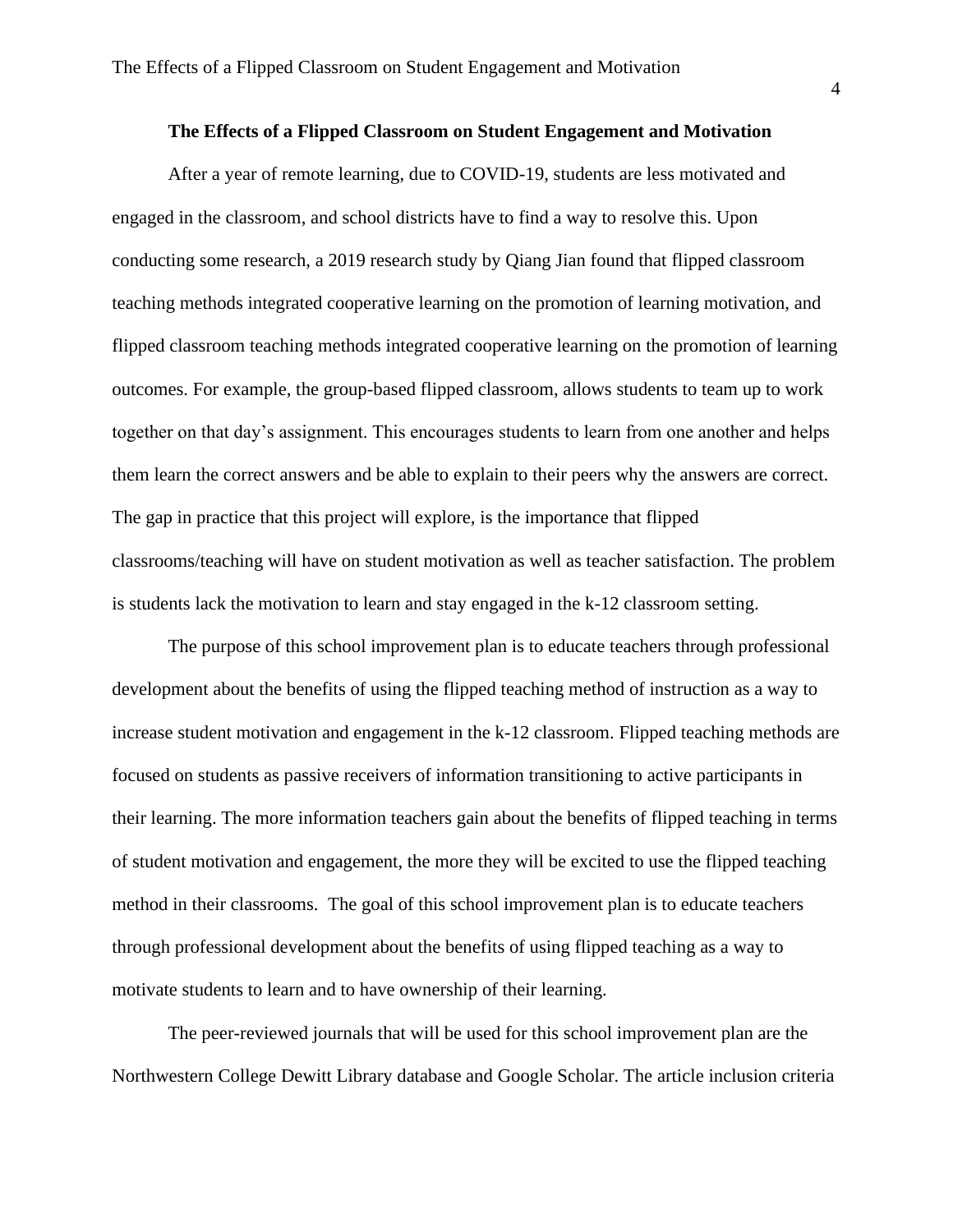for the peer-reviewed journal articles consisted of teaching methods, student engagement, motivation, achievement, and teacher satisfaction with flipped teaching. All the peer-reviewed journal articles were published within the last ten years and some of the articles are subjectspecific to flipped teaching.

This school improvement plan is going to educate teachers about the benefits of integrating flipped teaching into the classroom to enhance student engagement, achievement, and motivation. This research aims to answer the question "What is the best way to design and deliver professional development focused on flipped teaching methods?" By conducting this research and designing a professional development model for flipped teaching, teachers will increase their knowledge and use of flipped teaching to increase student learning and motivation in the classroom. The value of this type of professional development is that teachers will be able to utilize flipped learning as an alternative method of teaching to enhance their educational practices. Professional development for flipped teaching will include a peer-coaching model which allows for colleague collaboration, time for exploration of flipped teaching, and implementation, along with self-reflection and feedback after implementation.

As a part of this school improvement plan, a literature review was conducted to determine the best models to deliver professional development centered around the effects of flipped teaching on student motivation and achievement. The literature review addresses flipped teaching, teachers' perception of flipped teaching practices, student motivation and achievement, and practices of effective professional development. This literature review will be used to design a professional development plan that meets the needs of teachers for them to implement the flipped teaching method in their classrooms.

# **Review of the Literature**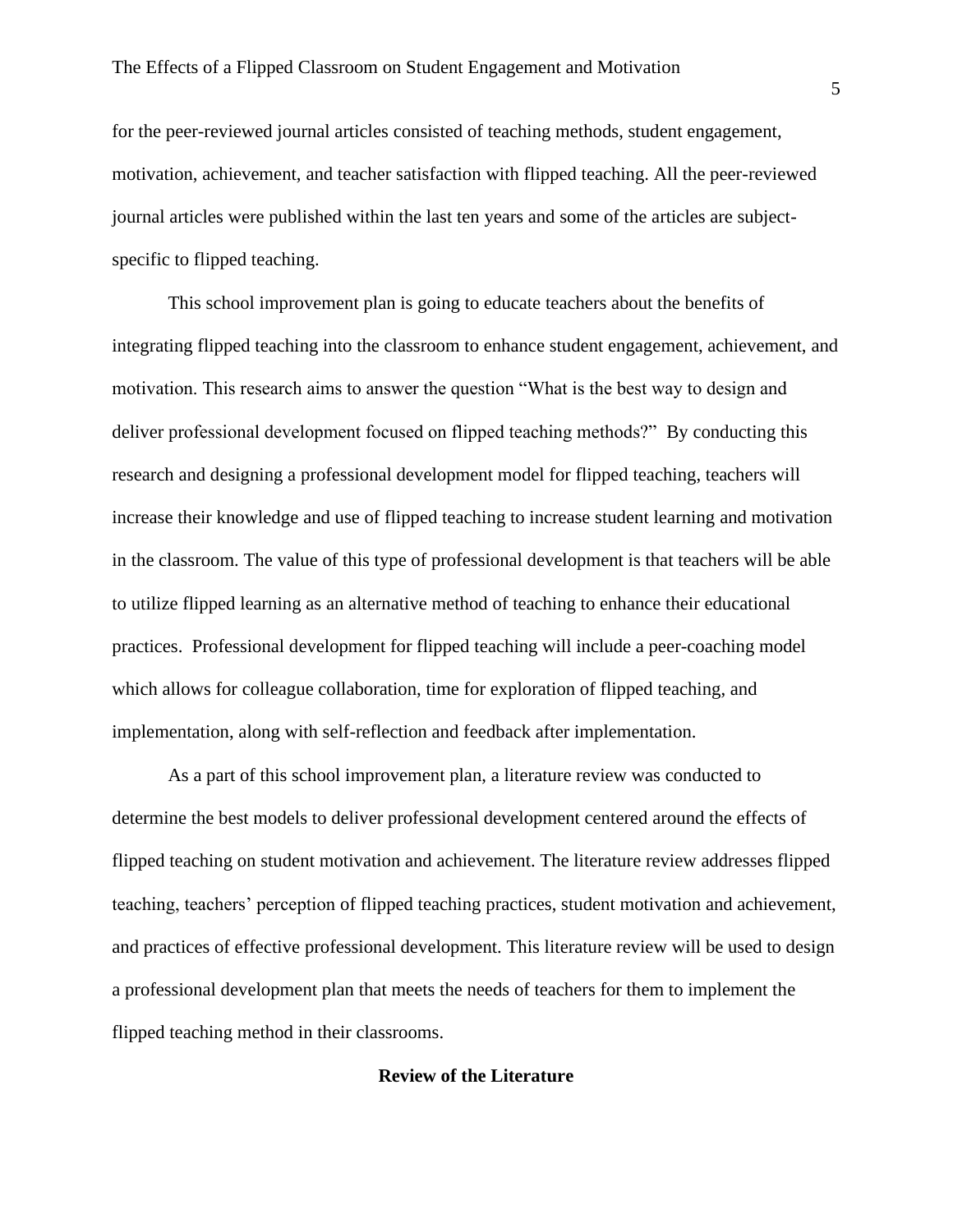# **Flipped Teaching**

Researchers Lo  $\&$  Hew (2017) conducted a research study to identify the main challenges of using the flipped teaching method in a K-12 classroom. The flipped teaching method included a variety of pre-class (e.g., online exercises) and in-class (e.g., brief review, individual practices) activities, instructional videos, and small-group activities, respectively. The results of this study found the use of the flipped classroom teaching method in the K-12 classroom yielded a neutral or positive impact on student achievement when compared to the traditional teaching method. Challenges of implementing flipped classrooms were identified and categorized into studentrelated challenges, faculty challenges, and operational challenges. Lo & Hew suggested that a pre-test would be useful in a comparison study to evaluate the student's prior knowledge instead of assuming the students had prior knowledge of the subject topics. Based on the findings of this study, students were content with the flipped teaching method compared to the normal teaching methods in a K-12 classroom. As teachers, to improve or maintain student achievement when implementing a new learning method, the first thing to do would be to start with study habits and study behavior.

Researchers Boeve, et al. (2016) utilized their research study to explore student behavior toward flipped teaching, based on their bi-weekly diary journaling exhibits. A total of 495 students in an introductory statistics course were included in this study, with 205 students in a flipped teaching classroom and 295 students in a traditional teaching classroom. Comparing and analyzing the student's behavior demonstrated through their journaling exhibits, it can be concluded that the student's behavior toward the flipped teaching method did not appear to be different from the student's behavior in the traditional teaching classroom. Furthermore, student behavior in this study did not seem relative to student performance in both classroom teaching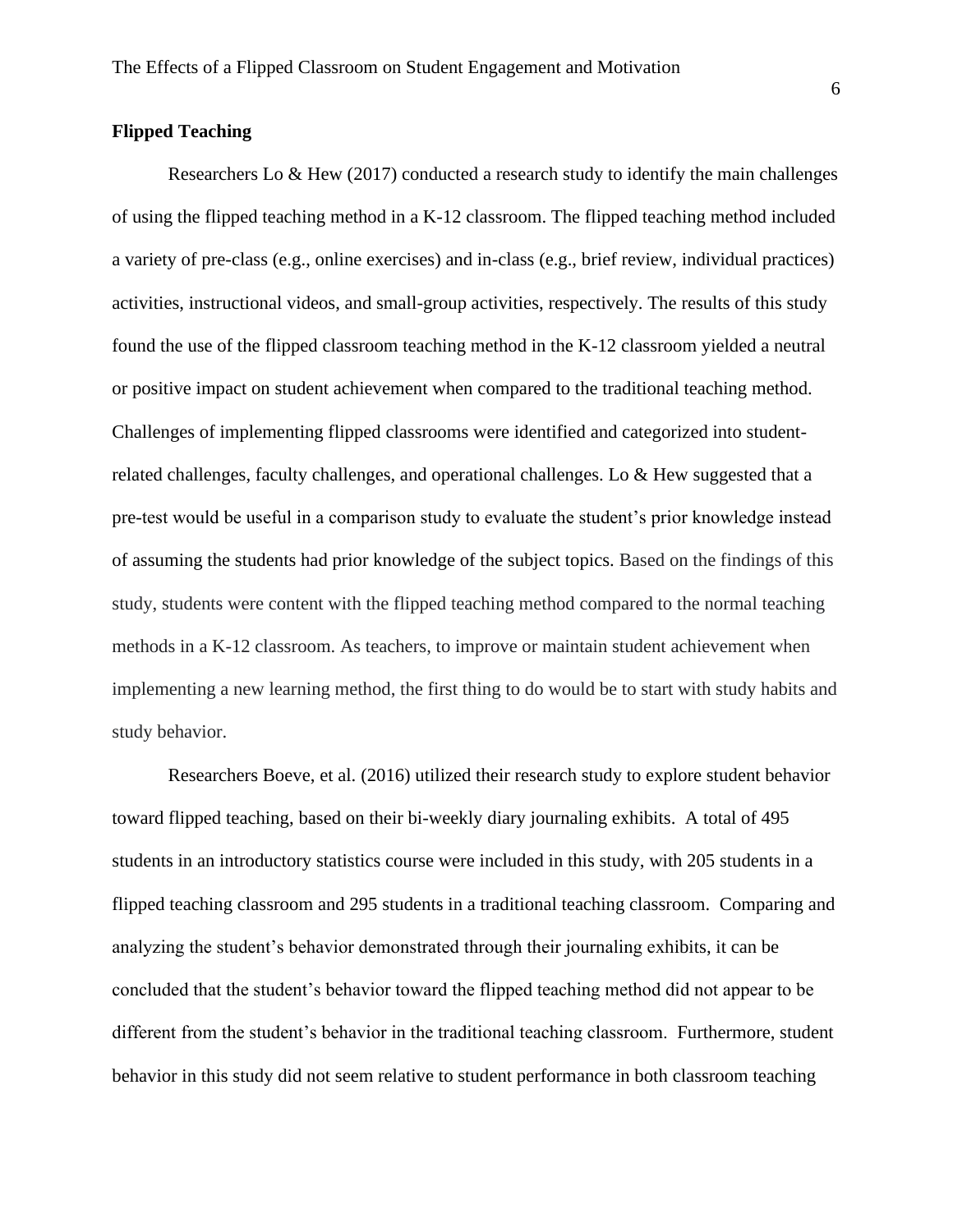environments. Unlike the study by researchers Lo  $\&$  Hew (2017), no real evidence was gathered to prove that the flipped teaching methods versus the traditional teaching methods made a difference in terms of student behavior.

Researchers Lawson, et al. (2019) examined three outcomes between the basic flipped and PC (practicing-connections) flipped courses. Seventy-two students enrolled in an "*Inferential Statistics for Psychology*" course were split up between a basic flipped teaching group and a PC group. Students in both groups were given questions about their implicit theories of intelligence and math ability. The students in the PC flipped teaching method group demonstrated better skills in applying concepts compared to the students that practiced textbook problems in the flipped teaching group. Students in the PC flipped group increased their quantitative reasoning ability between the beginning of the class and the end of the class. The PC flipped class design helped students develop growth mindsets about intelligence and math relative to the basic flipped course. As per the study by Delozier & Rhodes (2016), there is evidence that teachers will have more class time for activities and active learning through the utilization of the flipped classroom model.

DeLozier & Rhodes (2016) determined from their research that video instruction itself does not appear responsible for changes in learning performance but may provide additional time for in-class activities that enhance learning performance due to active learning. Other learning activities common in the flipped classroom (e.g., quizzes or clicker questions, pair-and-share activities, student presentations, and discussion) differ both in their effectiveness and in the conditions necessary for enhancing learning performance. Perhaps most important, the benefit of testing students – either through standard quizzes or clicker questions – is not contingent upon the performance of others. Of all the active learning methods discussed, testing is the simplest to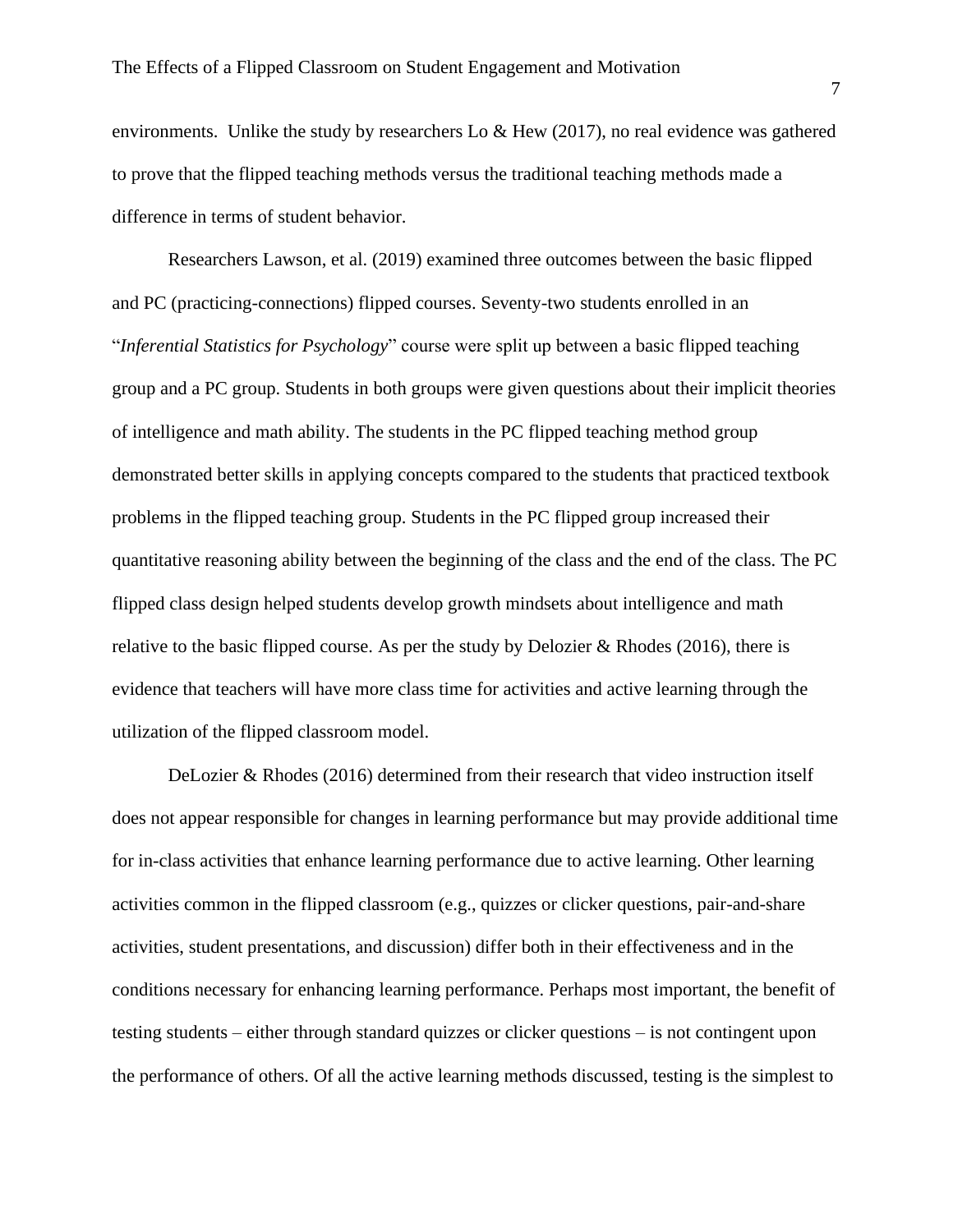isolate and identify as an effective learning strategy. As such, we note that the benefits of testing are robust and likely to enhance performance regardless of how it is carried out—something difficult to say about many techniques. Clickers may present an opportunity to incorporate frequent testing in a manner that students find more enjoyable than traditional exams or quizzes. However, it remains to consider (a) whether out-of-class assignments are regularly completed in flipped classrooms and (b) whether the rate of adherence differs between flipped and traditional classroom formats.

Researchers Kostaris, et al. (2017) sought to examine a form of data-driven disciplined inquiry in which a practitioner (namely teacher-researcher) aims to understand, analyze, and potentially improve their practice. The action research was implemented with the full population of two classes (i.e., 46 students), one as the experimental group (which attended the FCMenhanced ICT course) and the other as the control group (which attended the "traditional" ICT course). Each of the student groups comprised 23 students, with 11 boys and 12 girls. One experimental group and the other as the control group. The findings of this study provide evidence for potential advantages in students' cognitive learning outcomes related to subject domain knowledge, the exploitation of teaching time during the classroom face-to-face sessions, the student's level of motivation, as well as their level of engagement. The results indicated that the FCM provided two main benefits: (a) the students were significantly more engaged throughout the course with a continuously increasing trend, and (b) within-group cluster analysis in the experimental group revealed that the low performers had the largest percentage of improvement. These benefits (as well as the evidence regarding student motivation) can be largely attributed to the better exploitation of face-to-face sessions that the FCM promoted.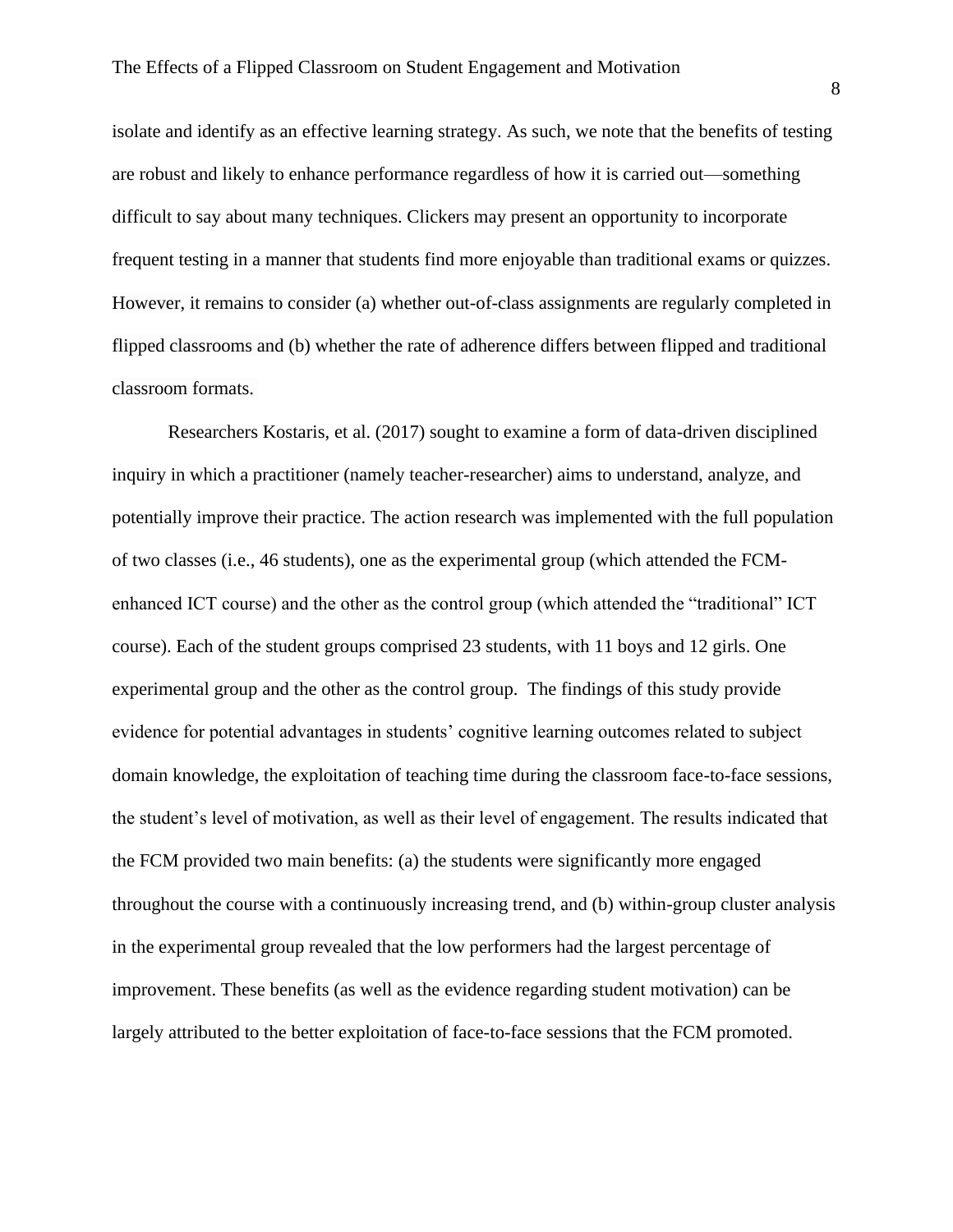Researchers, Lo  $\&$  Hew (2017) saw that the use of the flipped classroom teaching method in the K-12 classroom yielded a neutral or positive impact on student achievement when compared to the traditional teaching method. Researchers Boeve, et al. (2016) noted that no real evidence was gathered to prove that the flipped teaching methods versus the traditional teaching methods made a difference in terms of student behavior. Researchers Lawson, et al. (2019) found the students in the Practicing-Connections flipped teaching method group demonstrated better skills in applying concepts compared to the students that practiced textbook problems in the flipped teaching group. Researchers Lawson, et al. agreed with DeLozier & Rhodes (2016) stating there is evidence that teachers will have more class time for activities and active learning through the utilization of the flipped classroom model. Researchers Kostaris, et al. (2017) concluded that the Flipped Classroom Method provided two main benefits: (a) the students were significantly more engaged throughout the course with a continuously increasing trend, and (b) within-group cluster analysis in the experimental group revealed that the low performers had the largest percentage of improvement. Researchers Boeve, et al. (2016) were the only scholars to argue against the flipped teaching method by stating that there is no real evidence discovered to prove that the flipped teaching methods versus the traditional teaching methods made a difference in terms of student behavior. The flipped classroom model has been proven in some cases to increase student engagement and allow students to have time for more in-class activities, but how would a flipped classroom affect the teachers?

# **Teachers' Perception of Flipped Teaching Practices**

Flipped classrooms relate to technology disengagement because, in a flipped classroom, teachers are relying less on technology and more on active learning activities. This means that students will be more engaged in what they are learning since they are not using digital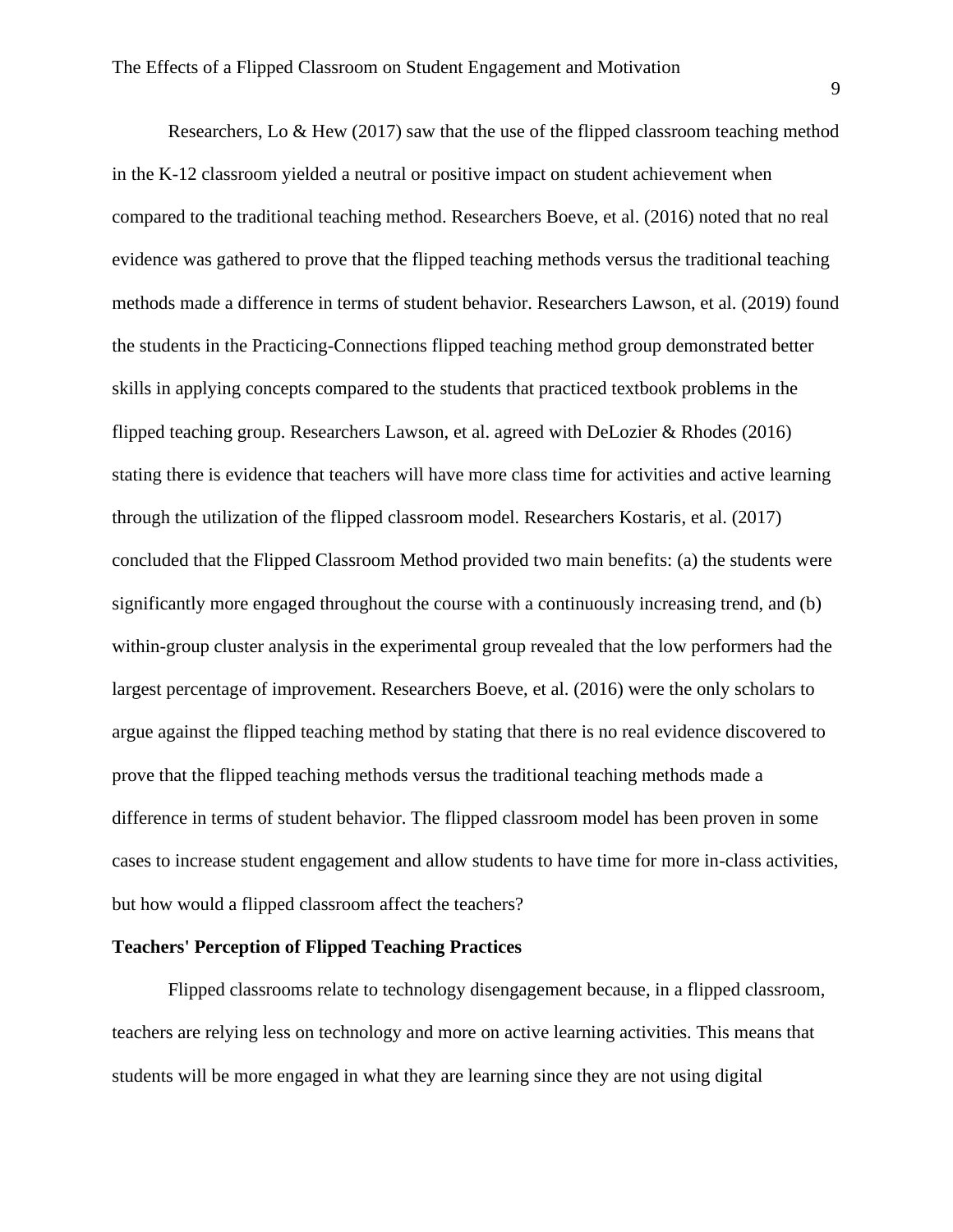technology which can hinder or slow their learning process. Researchers Bergdahl & Bond (2021) conducted a qualitative research study to determine and explore how digital technologies are influencing how students (dis-)engage in a disadvantaged upper secondary school. Twelve teachers agreed to participate in the following subjects: Swedish as a second language (SSL), English, Mathematics, Chemistry, Geography, Social Sciences, and Music. Thirty-Two students (years 10-12). The findings stated that the impact of digital technologies on the learning context e.g. when teachers initiated uses or avoided uses of digital technologies, experienced technology breakdowns, or students lacked necessary digital skills, equipment, or login details, that a teacher is physically managing the classroom (to foster engagement) by initiating and shifting interactions (e.g., question/answer, dialogue), tone of voice, signals, prompts, and by providing or withholding information. Researchers determined that the study concluded that work pace was related to awareness of how to orchestrate digital technologies and resources to reduce work pace.

Digital technologies were found to influence leadership conditions. Teachers manage (dis-)engagement differently. Where digital technologies fall short is work pace, because some teachers are better at using technology than others so they would work faster with digital technology. Whereas some teachers are not as skilled with technology, and technology malfunctions from time to time, which will slow teachers down. Researchers Gough, et al. (2017) state that teachers view the flipped classroom as a way to create more time for active learning activities. With more active learning activities, students will be more engaged in the classroom and the content, because they can control their own work pace. This work pace is not based on the teacher but is instead student-centered.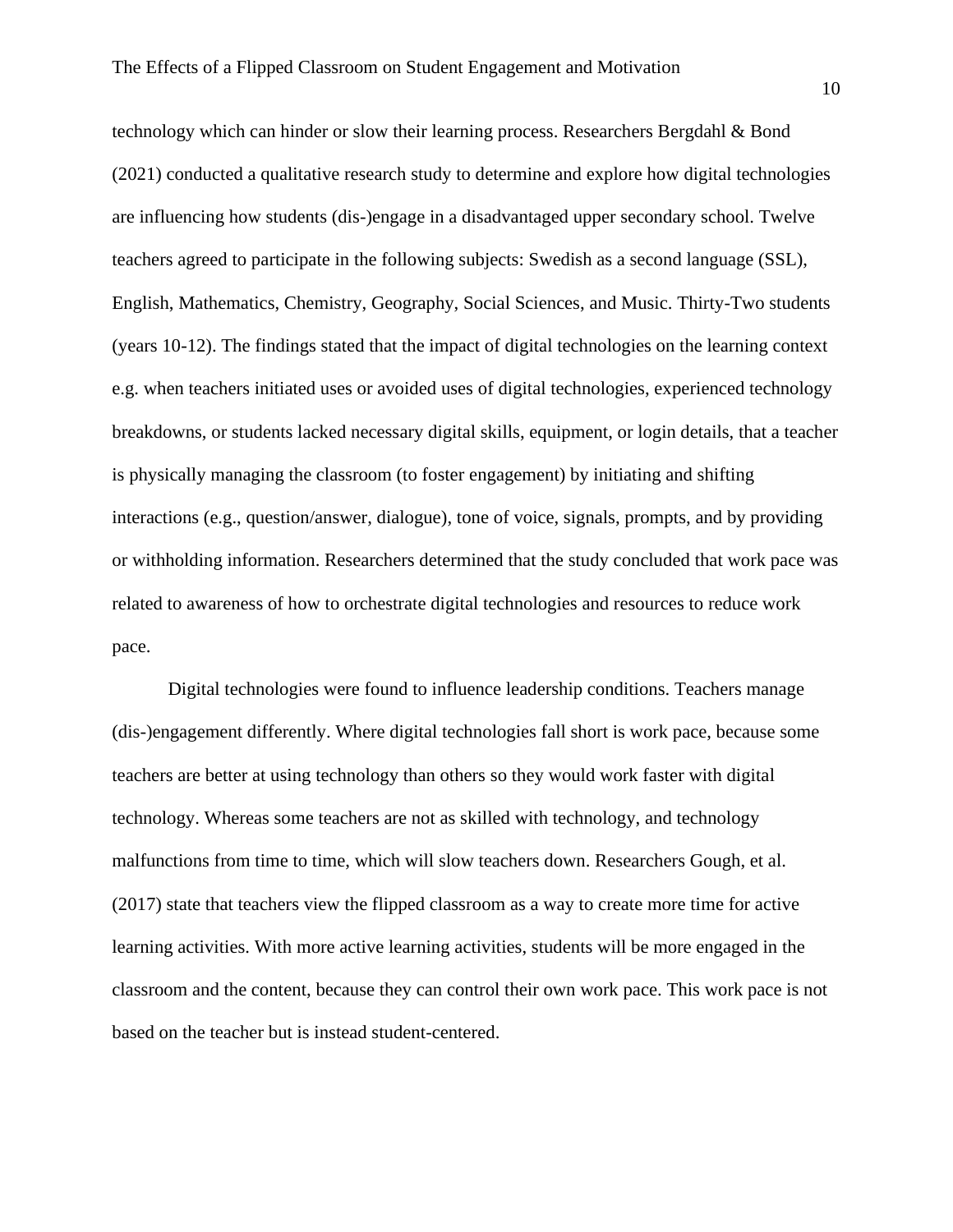Researchers Gough, et al. (2017) conducted a research study to examine the perceptions of K-12 teachers regarding the Flipped Classroom. The quantitative research spanned over three weeks. The study participants included 6th-12th grade teachers. There were a total of forty-four participants. Of the participants, twenty-seven high school teachers, fifteen middle school teachers, and two teachers identified as others. The findings suggest that teachers agree that the flipped classroom benefits absent students. This study also indicated that students struggling with learning do benefit from the recorded lectures. This study also found that teachers view the flipped classroom as a way to create more time for active learning activities.

Researchers, Gough et al. (2017) were able to determine that first, teachers must carefully consider accessibility to the flipped classroom due to technological requirements. Teachers, administrators, and school board members need to be educated on the fact that the flipped classroom may not improve student learning, but it does create increased time for active learning and higher-order thinking. The final recommendation is for teachers to consider and school leaders to promote utilizing the flipped classroom to aid absent students. Flipped classrooms allow students to improve active learning and generate higher-order thinking. This is an arguing point with researchers Grant, et al. (2015) because their research finds that teachers use devices to improve their curricula, but ownership and control impacting how students use mobile computing devices will be a factor in students staying motivated and being accountable.

Researchers Grant, et al. (2015) conducted a qualitative case study to analyze how teachers felt about mobile computing devices (MCDs). The participants in this study were K-12 teachers who either taught using MCDs or who had students using MCDs. There were a total of nine teachers in his study. Of the participants: (a) five were female, (b) ages ranged from 27 to 53, (c) five were White Caucasian, (d) eight were from public schools, and (e) grades ranged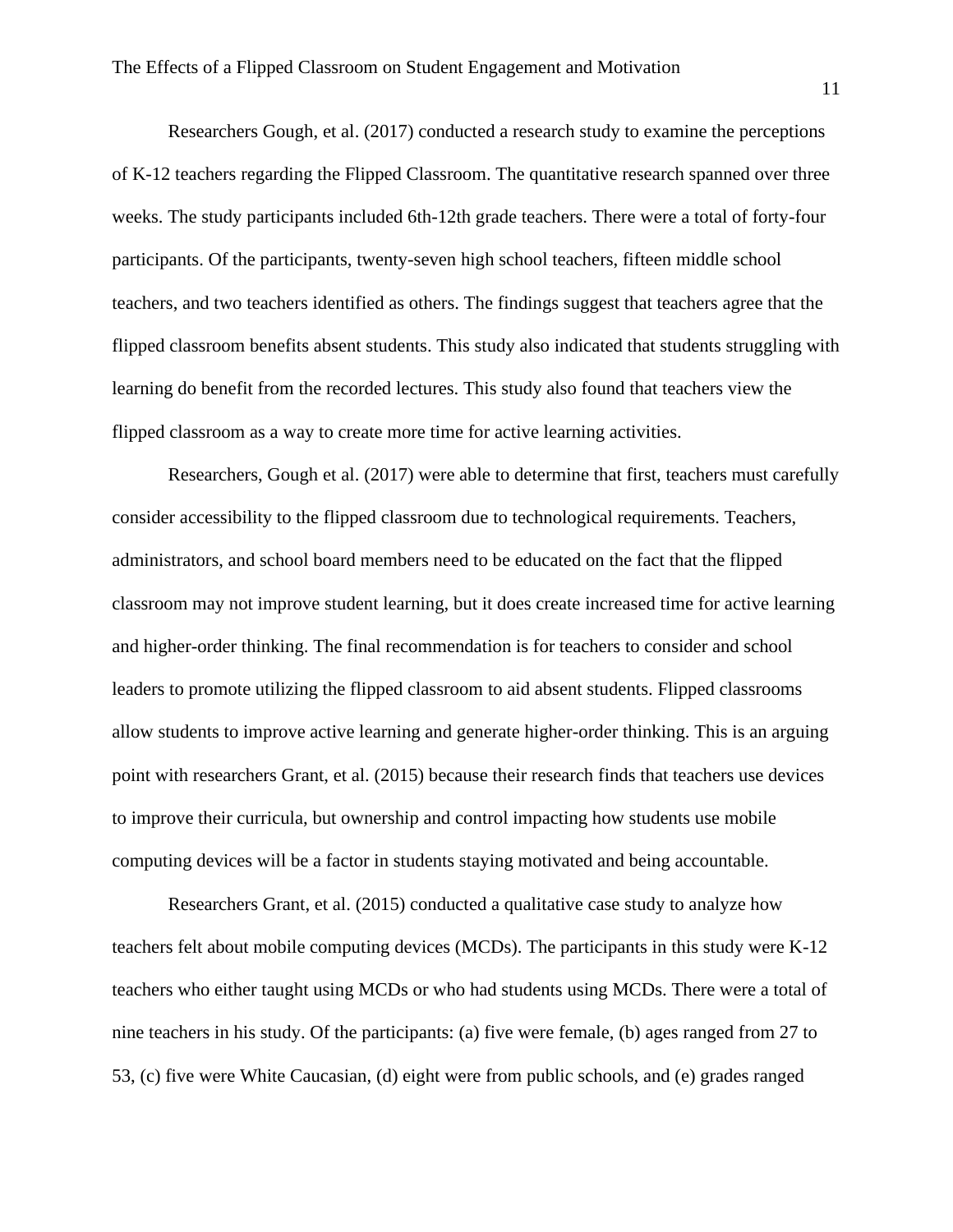from Pre-K through 12th with four teaching Grades 9-12, (f) states included Kentucky, Michigan, Mississippi, New York, and Tennessee, and (g) eight participants were using Apple iPads while one used an Apple iPhone. The findings suggested ownership and control of the impacted use of MCDs. Administrators champion teachers' use of MCDs, especially for student accountability. Teachers use devices to enhance their curricula and as motivation for their students. Teachers receive and seek out relevant professional development. Technical issues were common, but support was available.

The problem with Mobile Computing Devices as a teacher is the teacher has no control over what the students view during class. In the flipped classroom model, teachers have control over what the students are viewing during class because technology is not being depended on as the main learning tool. However, if teachers want to use Mobile Computing devices for an inclass activity, the most effective MCD app to use would be GooseChase, teachers can set up a scavenger hunt, and put their students in groups, so they are actively learning but also having some fun while doing so. As Greenhow & Askari (2017) mention, social network sites can be not useful for class time. Teachers do not typically use social networking sites for teaching in school but do for out-of-school learning.

In a flipped classroom model, teachers would be able to use social network sites like Teded, in which they could assign kids to watch educational videos and lessons that correspond to the content in the current unit. Teachers can also use Teamie, which is an excellent collaborative learning platform with mobile apps that easily supports flipped learning. Researchers Greenhow & Askari (2017) conducted an empirical research study to examine how learning and teaching with social network sites can be helpful or not useful. To determine the results of this study the researchers utilized a select review of research articles published in refereed journals between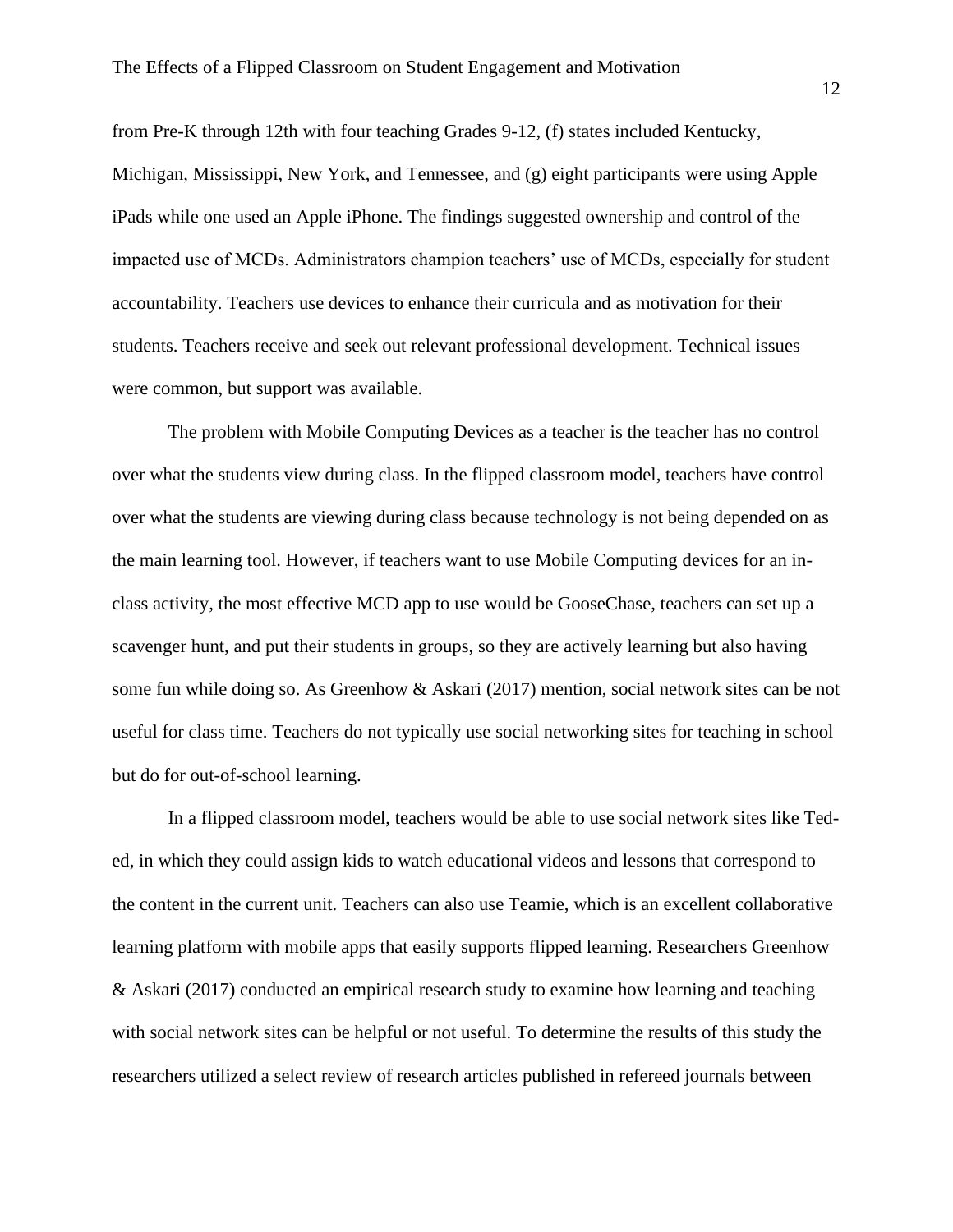2004 and 2014 was undertaken. This review yielded twenty-four studies focused on teaching and learning with social network sites. The findings stated that many of the studies emphasized students' learning with social network sites outside of school in informal learning settings. Others emphasized students' learning with social network sites, in traditional learning environments such as classrooms is focused on the connections between students' in-school and out-of-school use of social networks. Articles that addressed teachers' use of social network sites focused mainly on pre-service teachers. Only one article focused on in-service teachers' use of social network sites in their teaching. Social networking sites can be useful for a teacher but when using the flipped classroom model, they may not be useful during class time because that is the time for the active learning environment to take over.

Researchers Holman & Hanson (2016) conducted a mixed methods research study to compare flipped classrooms to traditional lectures. The study took place for two semesters, the participants were nursing students and there were a total of 236 students participating. Students were asked to complete standard end-of-course evaluations developed by the school of nursing. The evaluations consisted of Likert scale statements with scores ranging from 1 (poor) to 5 (excellent). Three statements were chosen for their applicability to the study: "Effectiveness of the required course materials to support student learning"; "Effectiveness of course assignments and grading rubrics in measuring the achievement of course learning outcomes"; and "Overall effectiveness of the course to support the achievement of course learning outcomes." The researchers Holman & Hanson concluded that the stated course evaluation ratings favored the Traditional Learning Model, a finding congruent with previous research by Al-Modhefer and Roe (2009), who identified that students preferred passive to active learning strategies. This pilot study contributes to our beginning understanding of the Flipped Model by showing that, although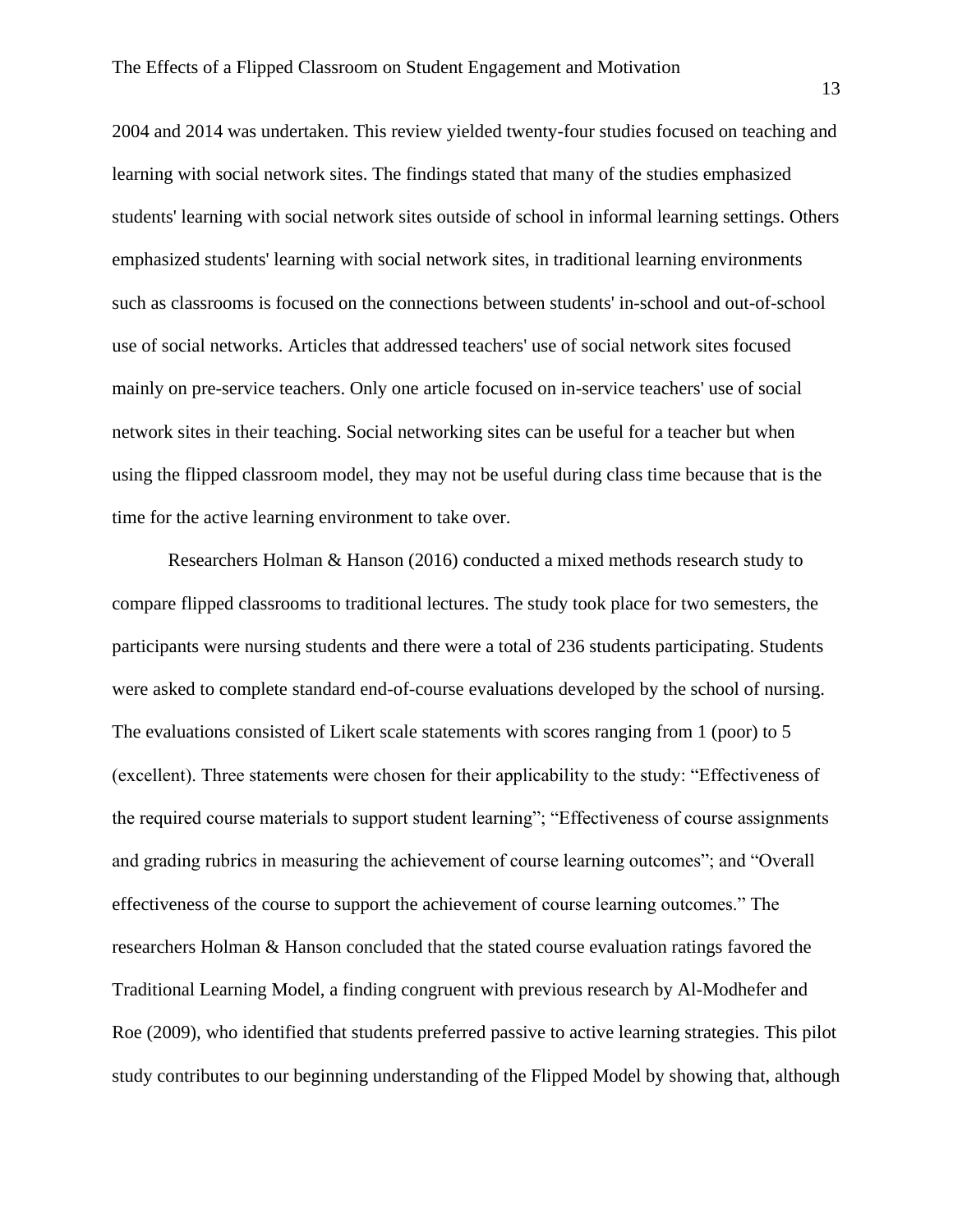student evaluations favored passive learning, students reported increased learning with the active learning environment of the FM. Nurse educators can use this information to ease the transition to active learning for beginning nursing students.

Researchers Bergdahl & Bond (2021) concluded that work pace was related to awareness of how to orchestrate digital technologies and resources to reduce work pace. Researchers Gough, et al. (2017) concluded that teachers agree that the flipped classroom benefits absent students. This study also indicated that students struggling with learning do benefit from the recorded lectures. Researchers Grant, et al. (2015) concluded that ownership and control the impacted use of Mobile Computing Devices. Researchers Greenhow & Askari (2017) concluded many of the studies emphasized students' learning with social network sites outside of school in informal learning settings. Others emphasized students' learning with social network sites, in traditional learning environments such as classrooms is focused on the connections between students' in-school and out-of-school use of social networks. Researchers Holman & Hanson (2016) concluded that although student evaluations favored passive learning, students reported increased learning with the active learning environment of the Flipped Model. As it pertains to teachers' perceptions of the flipped classroom model, the studies show that teachers do not have negative thoughts when it comes to implementing a flipped classroom model as opposed to a traditional model. Student-centered learning is a good alternative for teachers to use, because it does not depend on the teacher to set the pace, and it allows the students to take control of their learning. If the learning is student-centered, the students will be more motivated when it comes to the content.

#### **Student Motivation and Achievement**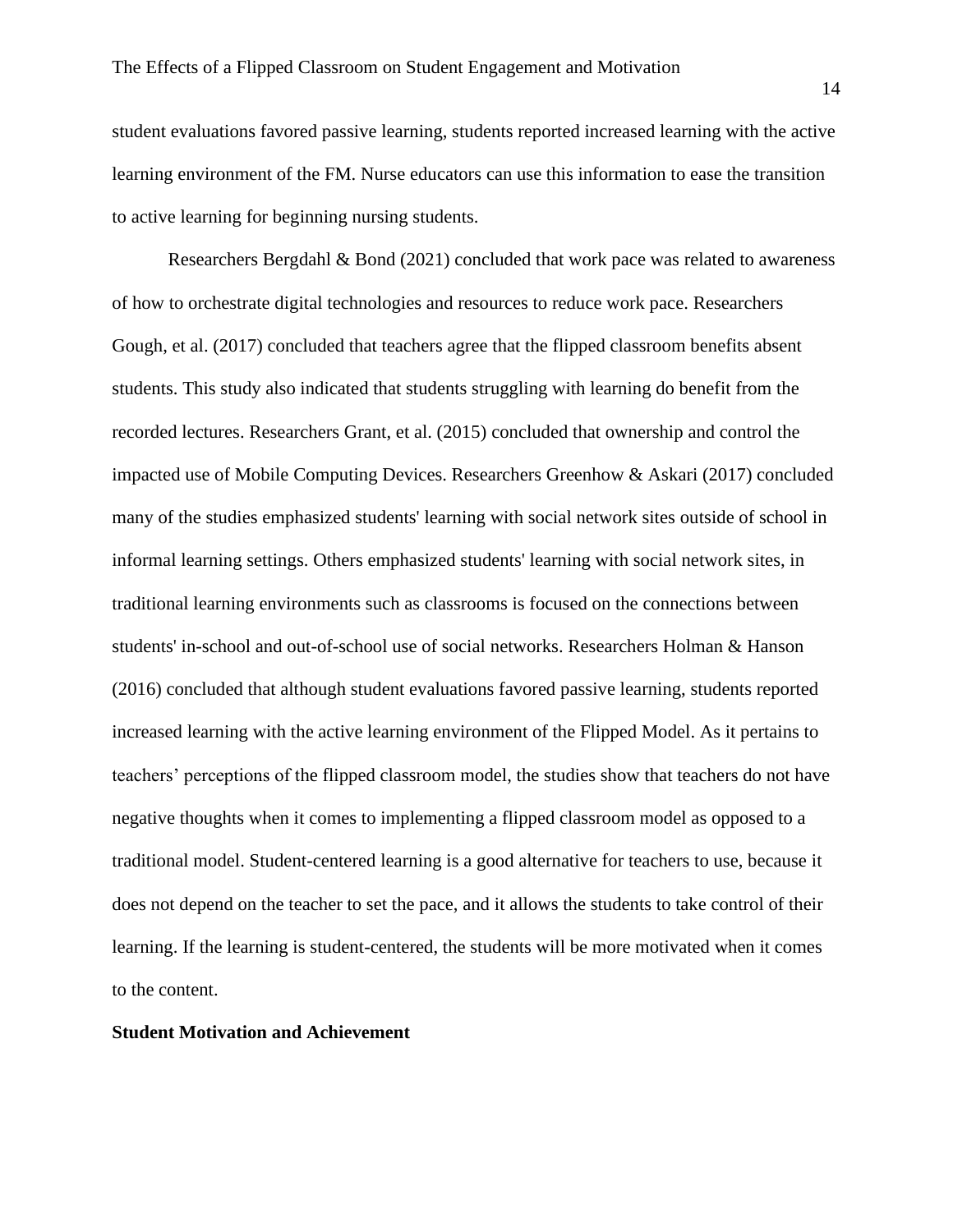Student motivation and achievement are the main focus of this school improvement plan. Improving student motivation will improve their achievement scores. For students to get better scores and grades, they must first be motivated. Providing them with the opportunity to learn through student centered learning, is allowing students to explore different methods of teaching themselves and working through problems at their pace. Researchers Chou, et al. (2021) conducted a quantitative research study to determine if flipped learning would affect learning motivation, as well as if learning motivation presents significant and positive effects on the cognition component, affection component, and behavioral tendency of learning attitude. Using the Likert 7-point scale, where 1 refers to extremely disagree and 7 refers to extremely agree. This study took place in Chungli, Taiwan with a total of three hundred and eighty-six high school students. The research for this study took sixteen weeks to complete. The researchers had the students participate, on average three hours per week, for a total of forty-eight hours over the sixteen weeks. The data was collected through questionnaires, which were analyzed with Statistical Packages for the Social Sciences (SPSS) and further analysis of variance and regression analysis were utilized for testing the formulated hypotheses.

The research results show students in the experimental group present significantly higher language learning motivation and attitude than those in the control group. This study also revealed that flipped learning could help low-performance students enhance language learning effectiveness. In other words, flipped learning, compared to traditional teaching, could enhance students' learning motivation and learning attitude and because of these reasons flipped learning is certainly worth attempting. With the implementation of flipped learning, students feel that the teaching content is easier to learn and internalize. Furthermore, flipped learning allows students to discuss topics with each other and teachers to guide their learning. Researchers Chou, et al.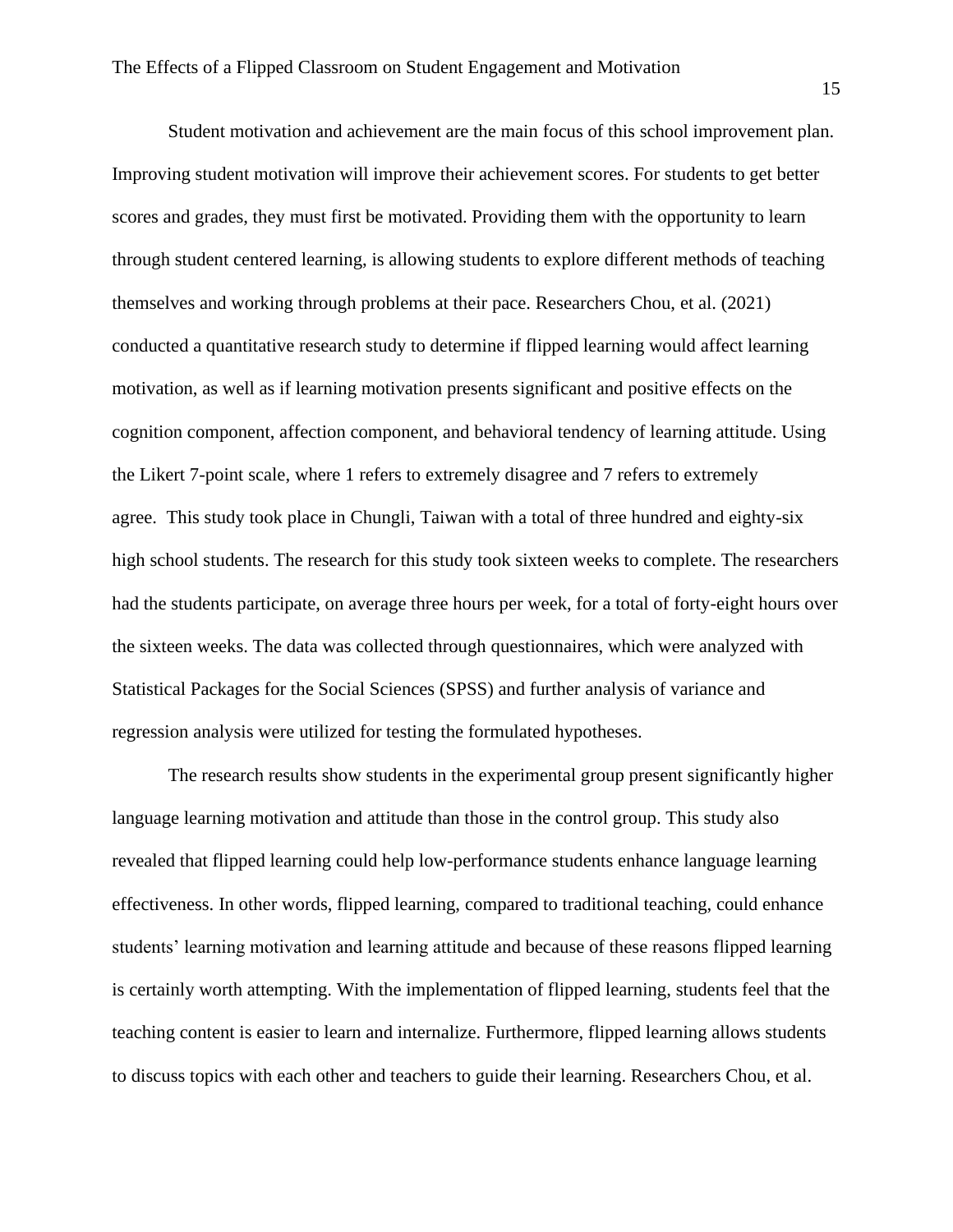found data similar to Qiang Jian (2019) in regards to flipped learning increasing learning motivation. Both studies from Chou et al. and Qiang Jian, provide evidence that flipped learning also enhances; earning effectiveness in low-performing students.

Researcher Qiang Jian (2019) conducted a nonequivalent pretest/posttest study to examine the effects of digital flipped classroom teaching methods with an integrated cooperative learning model on learning motivation and outcome. This study spanned over fifteen weeks, with sessions being carried out three hours a week. Qiang conducted this study in Henan Province, China, with a total of two hundred and forty-two college students. Dividing the students into four groups: The first group adopts the flipped classroom teaching method, the second group adopts the cooperative teaching method, the third group adopts the flipped classroom teaching method integrated with the cooperative teaching method, and the fourth group (control group) adopts the traditional teaching method.

The results reveal that, in comparison with traditional didactic instruction, almost all students are in favor of flipped classroom instruction and completing homework during in-class activities. Results also stated that the students with better capabilities actively helped lower-level classmates so that almost all students were participating during the in-class activity. The in-class activities enhance students' reading, thinking, and comprehension opportunities, whereas teachers merely need to timely guide to reduce the load, and the students enhance their learning motivation and efficiency in practical learning. Flipped classrooms could cultivate children's attitudes towards autonomous learning, induce children's learning motivation, and allow teachers' individualized instruction to further enhance learning outcomes. Research from Qiang (2019), disputes the research from Missildine, et al. (2013) because the data from Missildine et

16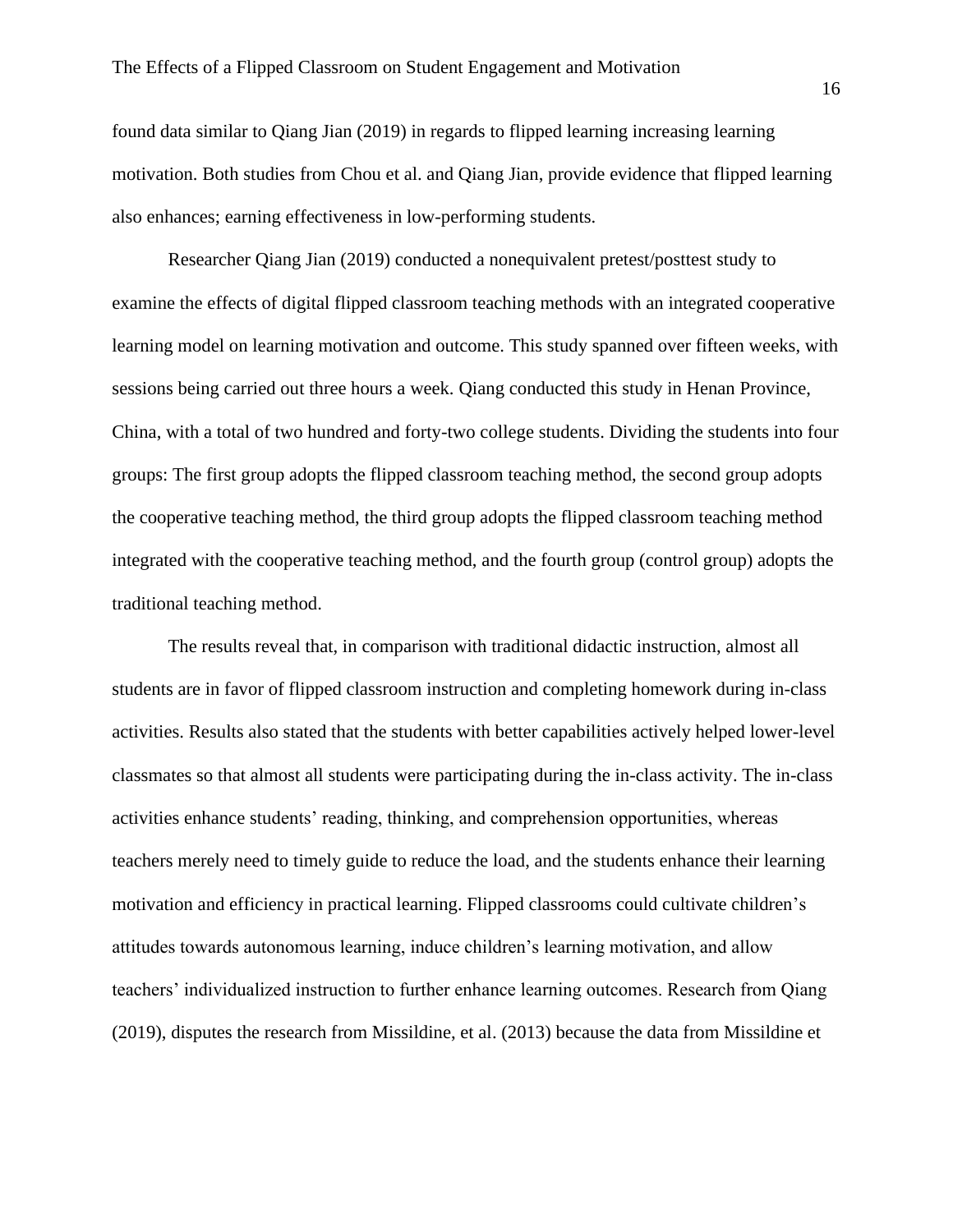al. states that students were less satisfied with the flipped classroom method. After all, it requires more work compared to a traditional lecture or lecture plus lecture capture approach.

Researchers Missildine, et al. (2013) conducted a quasi-experimental design that was aimed to determine the effects of a flipped classroom (i.e., reversal of time allotment for lecture and homework) and innovative learning activities on academic success and the satisfaction of nursing students. The quasi-experimental design was used in two adult health courses that are offered consecutively in semesters two and three of the nursing curriculum. There were three approaches to teaching Adult Health nursing used: (a) lecture only (LO) (fall 2009), classroom lectures by faculty and via interactive television; (b) lecture plus lecture capture (LLC) (spring 2010), classroom lecture format plus lecture capture backup; and (c) lecture capture plus innovation (LCI) (fall 2010) using the flipped classroom approach, in which there were no classroom lectures.

This study took place in Texas, with a convenience sample of five hundred and eightynine students that were recruited for the study over three semesters. A majority of the participants were white (75%) and female (81%), with a mean age of 24.32 years. The findings show that examination scores were higher for the flipped classroom LCI group than for both the LLC and LO groups. However, Students were less satisfied with the flipped classroom method than with either of the other methods, because students claimed that the LCI approach required more work, and they did not seem to perceive the value of interactive learning approaches. Nursing students did achieve higher scores when using the Flipped Classroom Method, but the motivation did not increase upon using the FCM. The next study uses Computer science students to examine the motivation and achievement of a Flipped Classroom Model.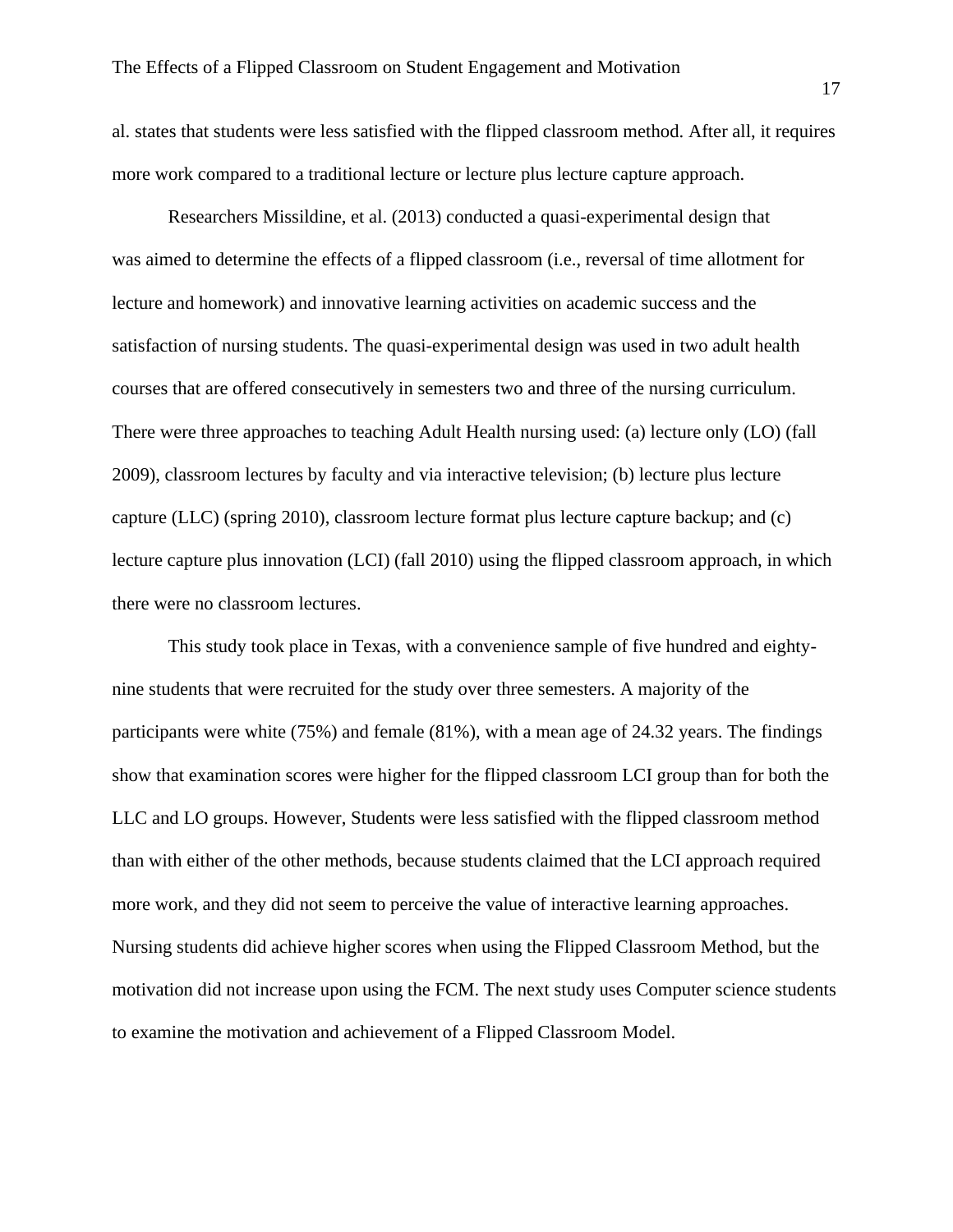Researchers Subramaniam & Muniandy (2019) conducted a quantitative study to investigate the effect of flipped classrooms on computer science students' engagement level among pre-university students. This study was conducted in Malaysia and spanned over two weeks, with a total of ninety-eight students. The population of this study used a purposive sampling technique was chosen for sampling as it consumes less time compared to many other sampling methods because only suitable candidates are targeted. In this study, the research sample is made up of 98 students from Computer Science. From this total, 47 students were placed in the flipped classroom (experimental group) and another 51 were placed in a didactic classroom (control group).

This study showed that students were highly engaged in flipped classrooms and the early stage of research, on par with other major findings, the outcome expected was to have a higher engagement level by flipped classroom students compared to the didactic classroom. However, the difference in engagement levels of students in flipped classrooms and didactic classrooms was insignificant. Even though the students in flipped classrooms didn't show rejection of the method, probably the approach suited only some students who have an interest in viewing the video before coming to class and participating in classroom activities. This study both agrees with and argues with the study conducted by the researcher Joshua Winter (2018). In Winter's study, there is a correlation between students' effort and their performance when it comes to flipped teaching. In the study by Subramaniam & Muniandy (2019) they were only able to determine the engagement level, but they did not measure the performance concerning the instruction method.

Winter (2018) conducted a quantitative research study to identify the relationship between student motivation and student performance in a flipped learning course. This study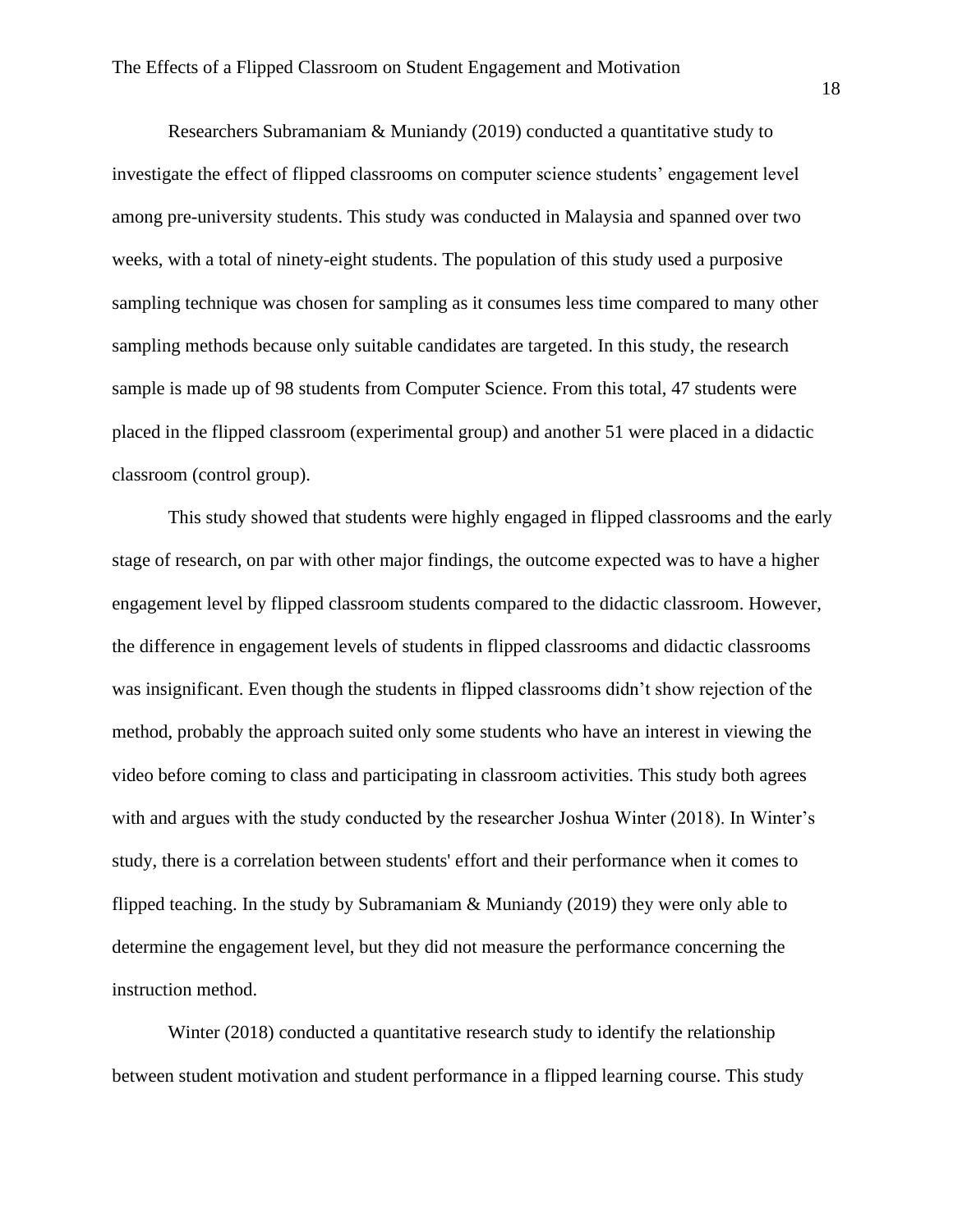took place in Hawaii, for over eight weeks, with 35 sixth grade students as participants, that ranged from 11-12 years of age. The methodology for this study was that students were enrolled in a required social studies course divided into two sections of 18 and 17. Section placement was based on scheduling factors at the beginning of the school year. Findings suggest flipped learning benefits average achieving students through differentiated instruction. Findings also indicate a correlation between students' perceived effort and their performance in the course. Studies in online schools have identified a relationship between self-efficacy and performance, claiming effort regulation increases motivation "when students engage in learning tasks perceived as easy to execute and interesting and enjoyable".

Chou, et al. (2021) concluded results show students in the experimental group (flipped learning) present significantly higher language learning motivation and attitude than those in the control group (traditional group). Researcher Qiang Jian (2019) concluded that in comparison with traditional didactic instruction, almost all students are in favor of flipped classroom instruction and completing homework during in-class activities. Researchers Missildine, et al. (2013) concluded that examination scores were higher for the flipped classroom LCI group than for both the LLC and LO groups. However, Students were less satisfied with the flipped classroom method than with either of the other methods, because students claimed that the LCI approach required more work. Researchers Subramaniam & Muniandy (2019) concluded that students were highly engaged in flipped classrooms and in the early stage of research, on par with other major findings, the outcome expected was to have a higher engagement level by flipped classroom students compared to the didactic classroom. However, the difference in engagement levels of students in flipped classrooms and didactic classrooms was insignificant.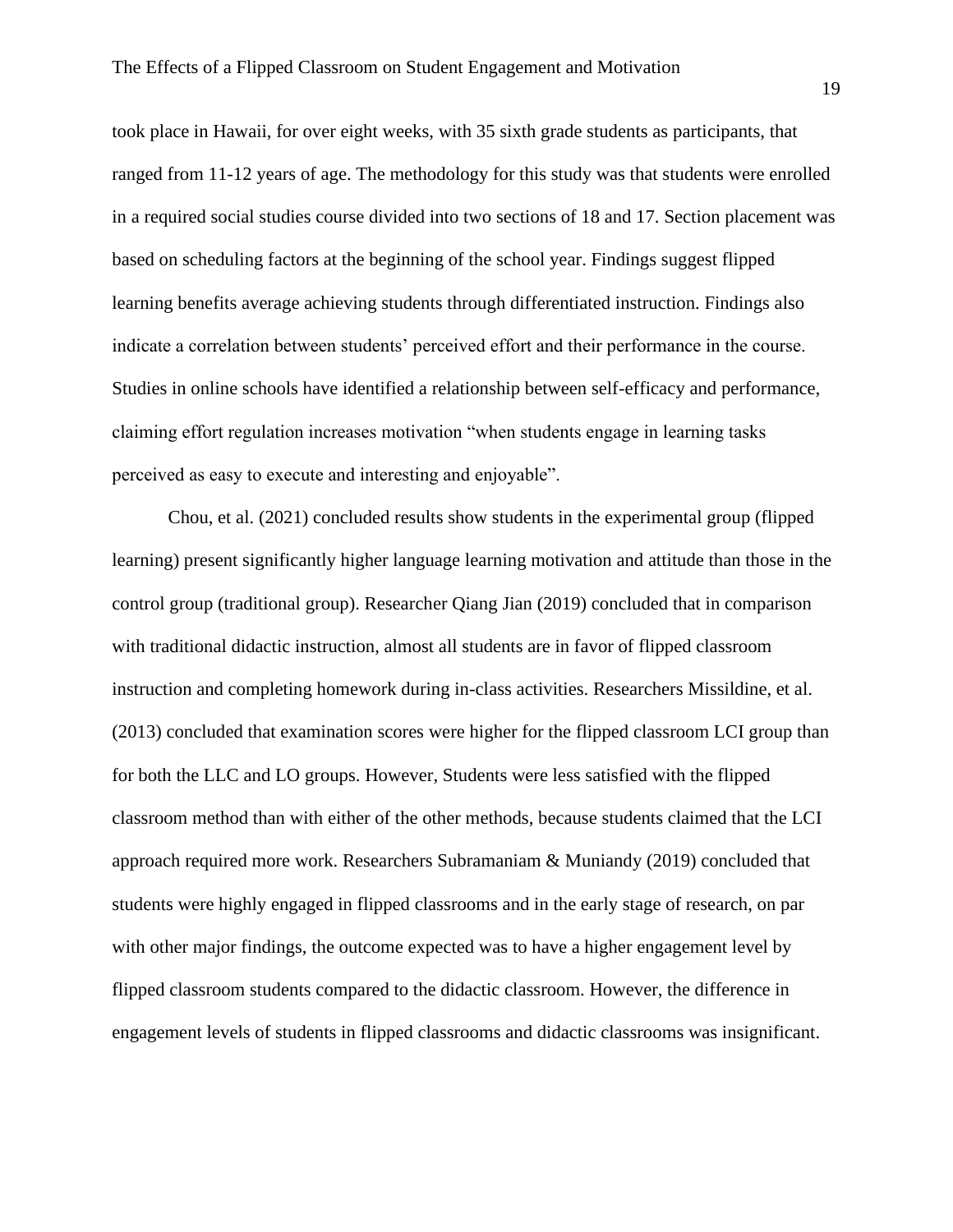Researcher, Joshua Winter (2018) concluded that there is a correlation between students' perceived effort and their performance in the course. Missildine et al. (2013) were the only authors to conclude that students were less satisfied with the flipped classroom method, even after receiving higher examination scores. Subramaniam & Muniandy (2019) were the only authors to state that there was no significant difference in levels of engagement in the flipped classroom compared to the didactic classroom. For Flipped learning to be effective, teachers have to have some Professional Development so they can implement the FCM effectively.

#### **Practices of Effective Professional Development**

Professional Development is very important for teachers, constantly improving their teaching and being a lifelong learner but also being able to understand how to implement a new teaching and learning method in your classroom without the students struggling to adapt is what most teachers prefer. Researcher Baytiyeh (2017) conducted a qualitative case study research design to investigate the effectiveness of the flipped classroom model in teaching and learning as well as the skills that can be acquired by students after being exposed to this learning style. The research for this study lasted for a semester, with there being twenty participants that spanned various majors. The methodology for this study enrolled the students in a web-design course, and they participated in a survey that consisted of open-ended questions exploring their perceptions of the flipped classroom approach. Upon completion of the study, the students' comments offered evidence for a deeper and broader perspective on learning, and five themes emerged: self-regulated learning, problem-solving skills, teamwork and communication skills, enjoyment, and creativity. The primary findings reveal positive results: in addition to their satisfactory performance on tests and assignments as compared with a traditional classroom, students were confidently enthusiastic about learning through this model, and the qualitative data confirmed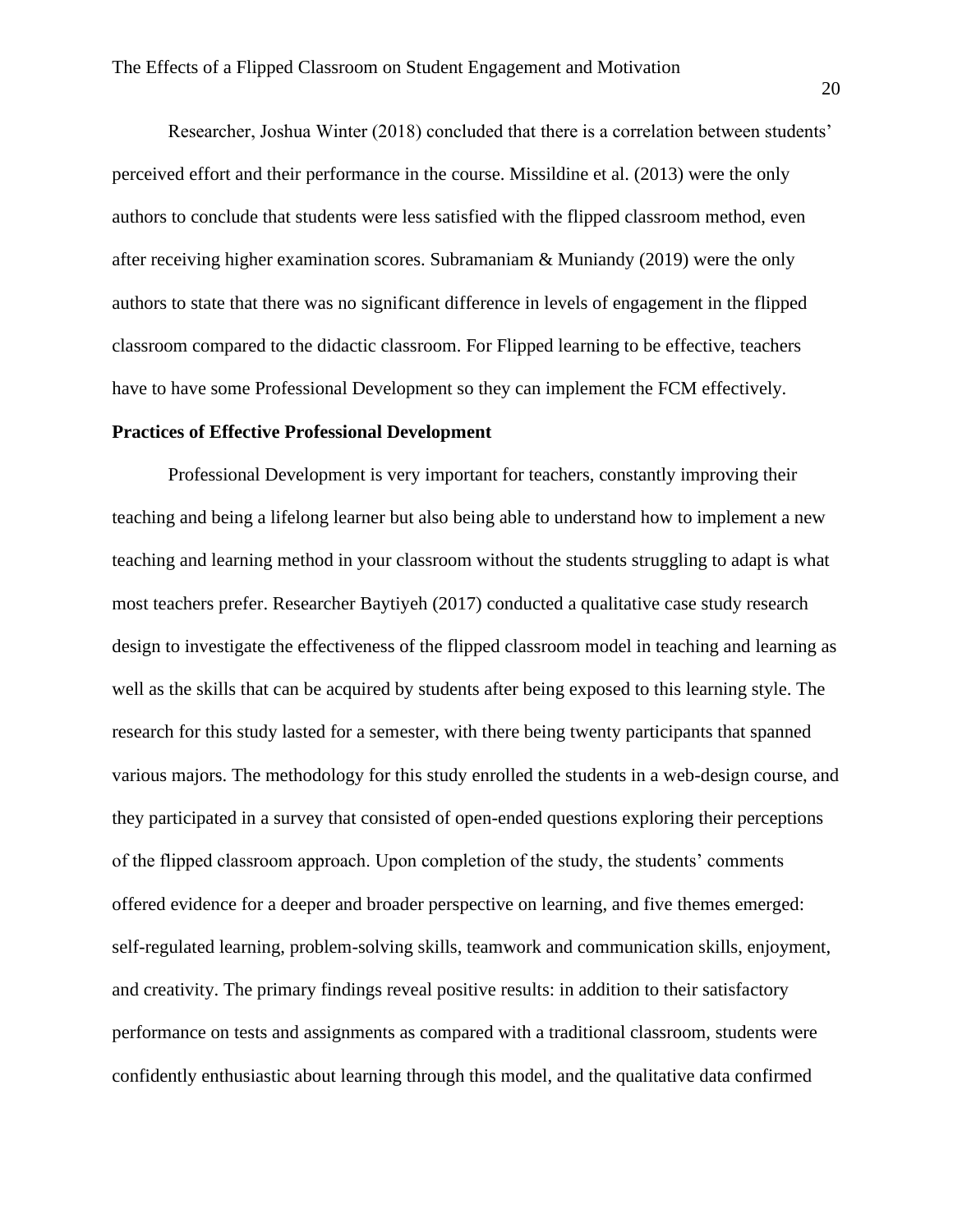their positive perception. This study also reveals that teaching style can enrich the learning experience of students and can help them develop the soft skills they need to succeed in any profession. This makes no mention of professional development for teachers, but notice that it does mention the development that this would provide for students and their skills.

Researchers Hardin & Koppenhaver (2016) conducted a study to determine if flipping professional development would be innovative for teacher insights. This is not a standard research study, but instead a survey and evaluation. The findings suggest that participants appreciated the quality of the online resources and felt that the online discussion board was a valuable component of their preparation. They also deemed the online accountability measures a strong component of the preparatory module. In reflecting on the final module following the face-to-face session, teachers were confident that their final product was not only an accurate reflection of their learning but that it would be helpful to them after the workshop. Teachers' comfort level in sharing and using what they had learned was high, and they felt strongly that the flipped PD structure was an effective instructional model. The success of the flipped classroom PD structure increases the likelihood that teachers will continue to engage in future flipped PD opportunities and recommend the experience to colleagues. In this study, Hardin  $\&$  Koppenhaver (2016) proved that teachers participating in flipped professional development increased their Professional Development. The more flipped Professional Development sessions that teachers have, the better opportunity they have to recognize the benefits of using Flipped teaching in their classrooms.

Researchers Lee, et al. (2016) conducted a model development research study that spanned over one semester. The study involved three sets of participants whose feedback was sought at different times in the model construction and validations. The first set of participants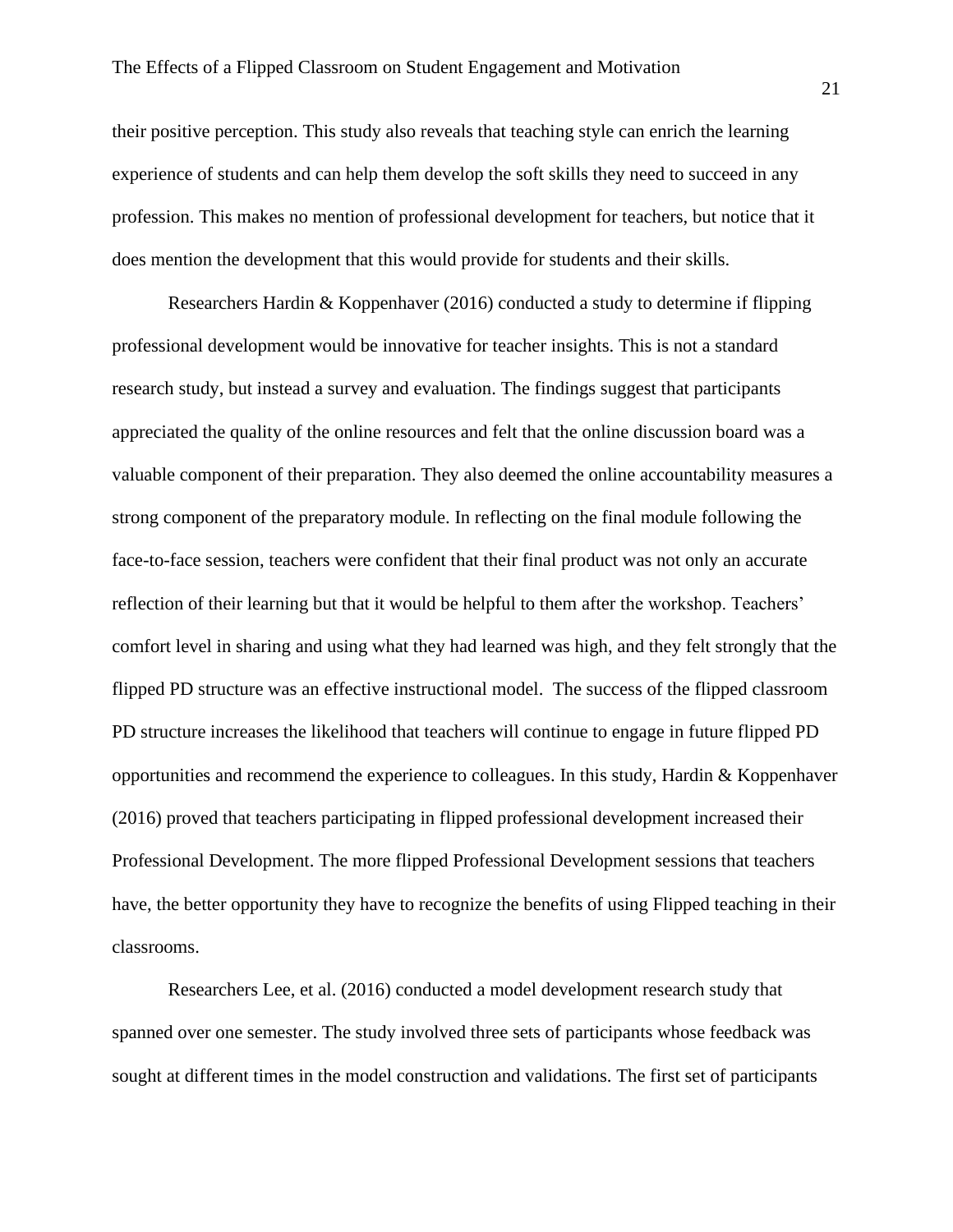was composed of four members of an instructional team (one university professor and three teaching assistants) who served as model users. The second set of participants included five professors from US and South Korean universities. The third set of participants in the study included 18 college students enrolled in an algebra course. The purpose of this study was to develop a Flipped Learning design model for higher education that could systematically guide instructors or designers in creating an appropriate blend of individualized online lectures and collaborative face-to-face learning activities. A full set of online sessions were developed, and then F2F sessions were developed and implemented. Researchers Lee, et al. (2016) study displayed to teachers that a flipped model can be effective for both students and teachers.

Researchers Minaz, et al. (2018) conducted a pretest/posttest equivalent group experimental research design that had a total of forty-eight teachers as participants. The fortyeight prospective teachers were further divided through paired random sampling techniques into two groups that are flipped classrooms and non-flipped classrooms based on pretest scores. The groups were split evenly, leaving each group with twenty-four participants. The study was focused on the objective to investigate the performance of prospective teachers of flipped classrooms and non-flipped classrooms concerning flipped classroom strategy. Results of the study illustrated that there was a significant effect of flipped classroom strategy on the performance of prospective teachers after treatment. Furthermore, flipped classrooms achieved higher mean scores than the non-flip classroom prospective teachers. Flipped classroom strategy needs to be included in professional training programs so that the upcoming professional teachers can easily create their learning materials. Flipped classrooms as a teaching strategy need to be incorporated in Pedagogical Skills Course in Professional Teaching courses. Researchers Minaz, et al. were able to prove that if flipped classroom strategies were included in professional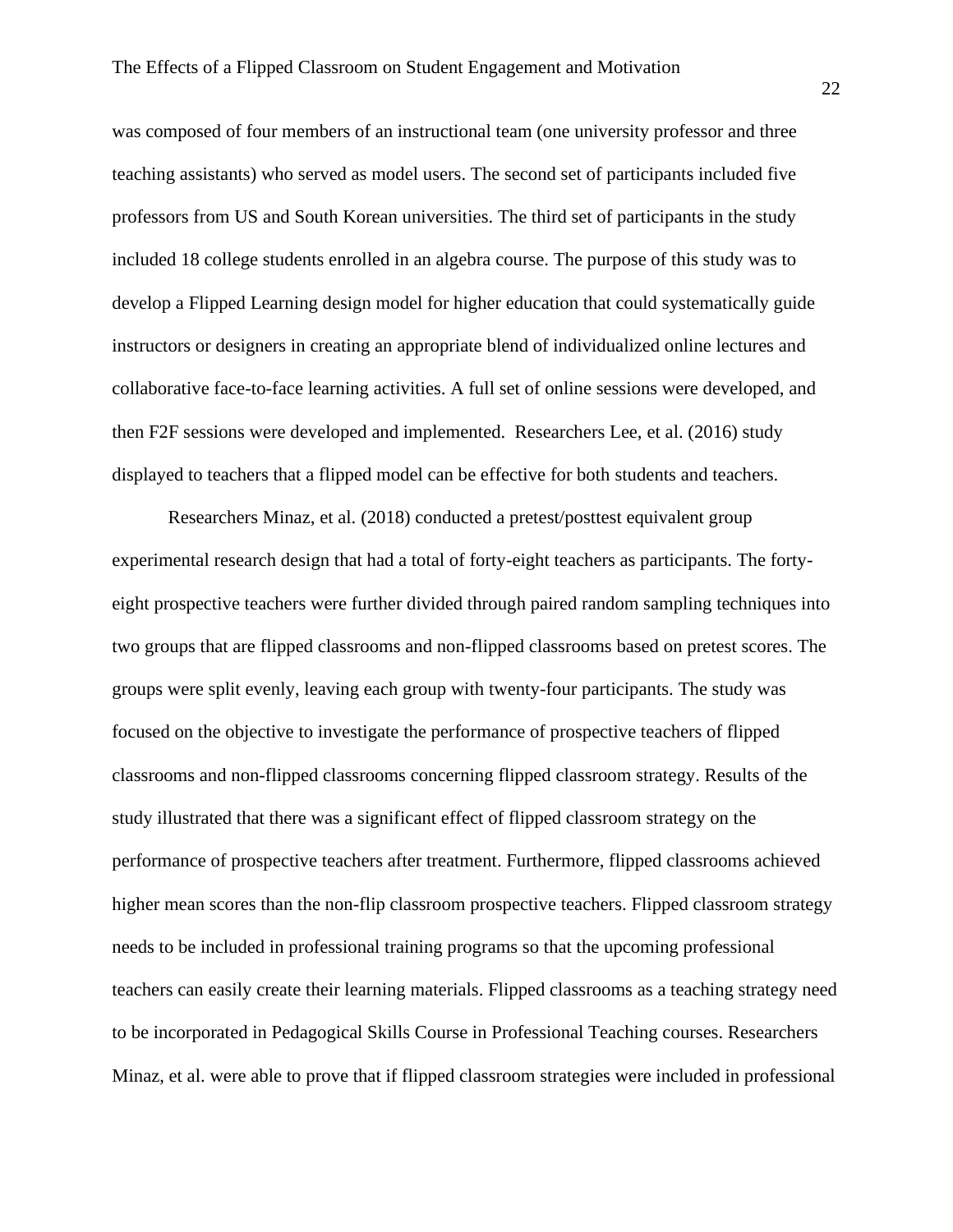development for teachers, teachers would be able to create their learning materials as opposed to re-using old material from past classes. Teachers would still need to find effective ways of implementing flipped learning into their classrooms.

Researchers Yurtseven, et al. (2019) conducted a case study that aimed to explore the critical factors for effective professional development (PD) activities to support teachers' technology integration and suggested a design model: flipped PD. This study was conducted in Boston, Massachusetts. The methodology for this study selected articles that were sourced using the Education Resources Information Center (Education Research Complete) and Google Scholar. Researchers focused on articles published between 2000 and 2017, which focused on the key elements of effective teacher PD and models for PD that are designed to effectively prepare teachers to integrate technology into their teaching. The findings were able to determine that the PD model that combines flipped PD strategies with the implementation strategies of effective PD is a call for action to design PD experiences based on teacher needs. For professional development to be effective, teachers must be able to implement what they are learning in their PD in their classroom. The study conducted by Yurtseven, et al. takes a closer look at this information, by researching past articles on effective teacher PD and preparing teachers to integrate technology into their teaching. To integrate flipped learning into their teaching, the teachers have to find models that are designed to effectively prepare teachers for the implementation of flipped learning.

Researcher Baytiyeh (2017) concluded that this teaching style (FCM) enriches the learning experience of students and helps the students develop the soft skills they need to succeed in any profession. Researchers Hardin & Koppenhaver (2016) concluded that teachers judged the flipped PD model to be an effective approach. Researchers Lee, et al. (2016)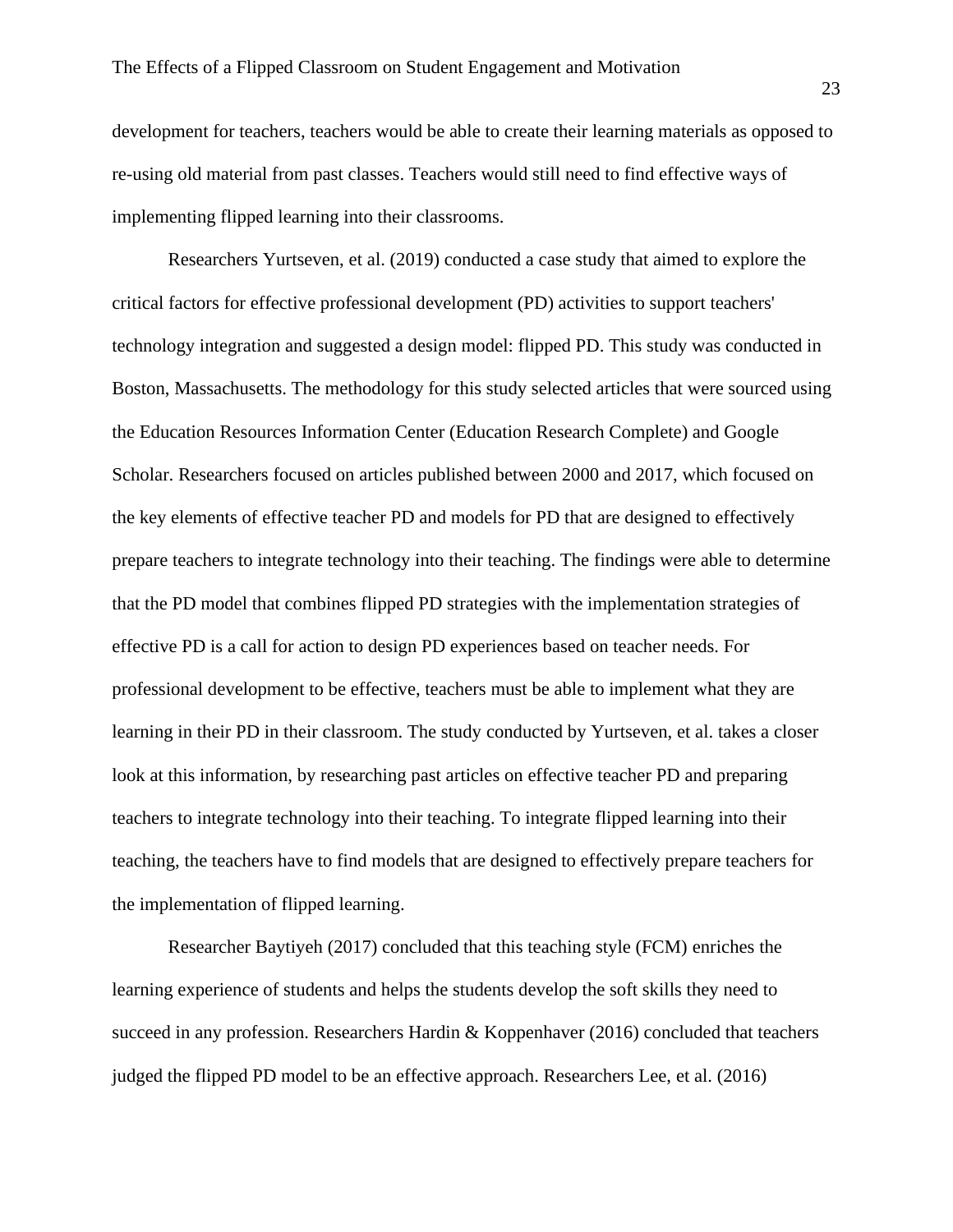concluded that a flipped Learning design model for higher education could systematically guide instructors or designers in creating an appropriate blend of individualized online lectures and collaborative face-to-face learning activities

Researchers Minaz, et al. (2018) concluded that there was a significant effect of flipped classroom strategy on the performance of prospective teachers after treatment. He found that flipped classroom strategies need to be included in professional training programs so that the upcoming professional teachers can easily create their learning materials. Researchers Yurtseven, et al. (2019) concluded that the PD model that combines flipped PD strategies with the implementation strategies of effective PD is a call for action to design PD experiences based on teacher needs. The researchers from this section all seem to agree that practices of effective professional development using the flipped classroom method, can lead to teachers effectively and successfully implementing the FCM into their classrooms.

#### **School Profile & Baseline**

The Frisco Independent School District (FISD) is found just 30 miles north of Dallas in Frisco, Texas, and encompasses 75 square miles in Collin and Denton counties, including most of the City of Frisco and portions of neighboring Plano, McKinney, and Little Elm. The current population of Frisco is over 170,000 residents. The demographics of Frisco Independent School District (FISD) consist of 13% of its students from low-income homes. The cost of living in Frisco Texas is significantly more expensive than the Texas state average with a median home value of \$509,200. The Texas state average median home cost is \$243,600 (Cost of living in Frisco, Texas. 2021).

The Frisco Independent School District employs almost 8,100 certified staff members and serves over 65,000 students from the surrounding area. The district consists of forty-two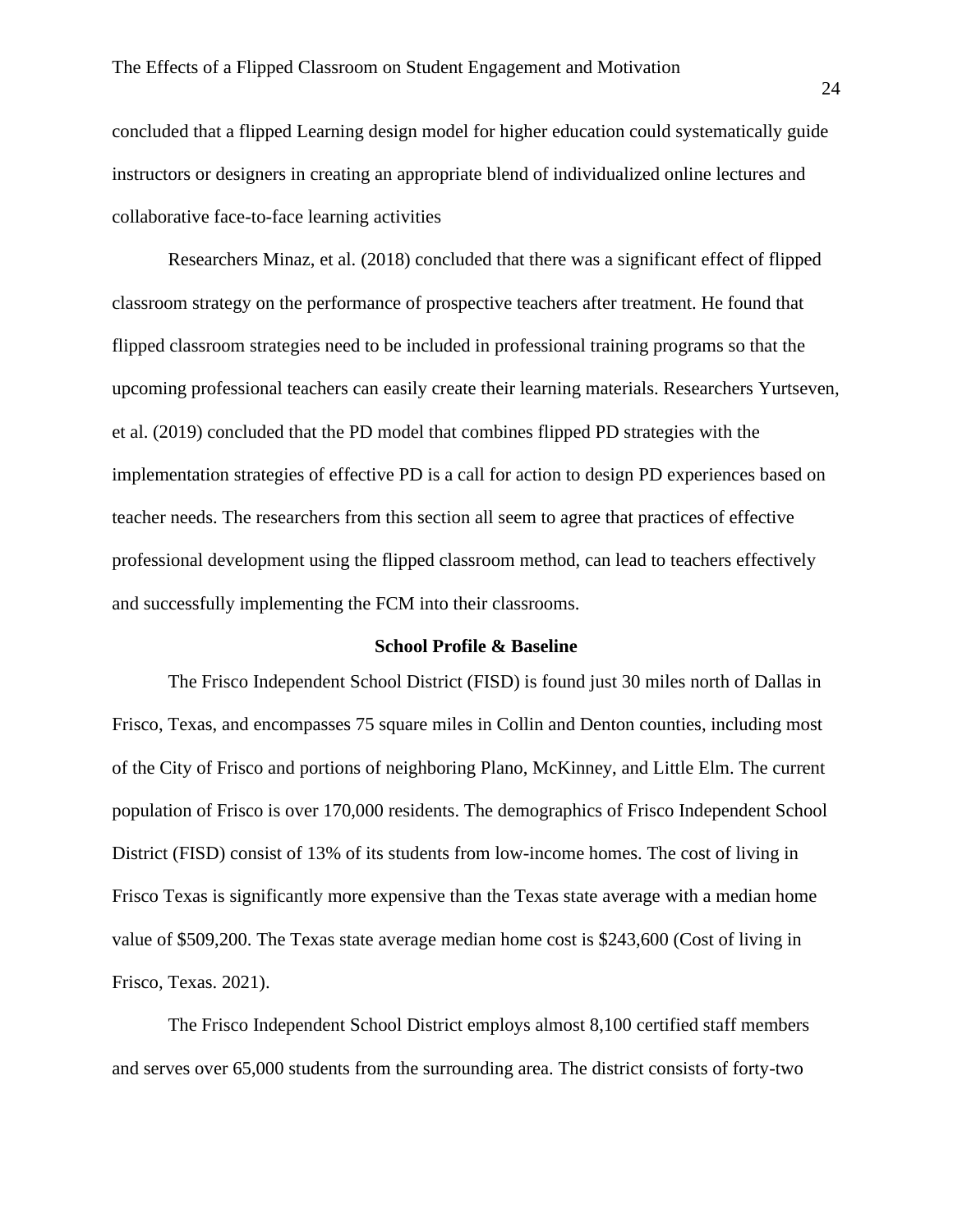elementary schools, seventeen middle schools, eleven high schools, and three special program centers, bringing the total number of schools in the FISD to seventy-three. The average studentto-teacher ratio in Frisco is 16:1. The FISD has been able to maintain high levels of achievement with an attendance rate of 96.6% and a four-year graduation rate of 99.4%. Frisco ISD is a very diverse school district in which 33.7% of the students are White, 36.7% are Asian, 12.86% are Hispanic, and 11.1% are African American.

This school improvement plan will focus on Lone Star High School, which is in the Frisco Independent School District. The high school serves 2,147 students and has 134 full-time teachers. The high school includes grades 9-12. The Lone Star High School serves 185 special education students.

#### **Student Performance**

The Texas Academic Performance Reports (TAPR) pull together a wide range of information on the performance of students in each school and district in Texas every year. Performance is shown disaggregated by student groups, including ethnicity and socioeconomic status. The TAPR reports show that students from all grades in the Frisco ISD performed significantly better in most courses, in the year 2019, than they did in the school year of 2021. There were only two courses in which the students had no significant drop-off in performance between the 2019 school year and the 2021 school year; those two courses were English and US History / Social Studies (2020-21 Texas Academic Performance Report (TAPR). 2021). The reports also provided extensive information on school and district staff, programs, and student demographics. The TAPR report included student performance data SAT and ACT participation and performance. Frisco ISD data continues to represent the increasing student participation with the ACT and SAT increased (87.6% in 2020 vs 83.5% in 2019) with overall performance on the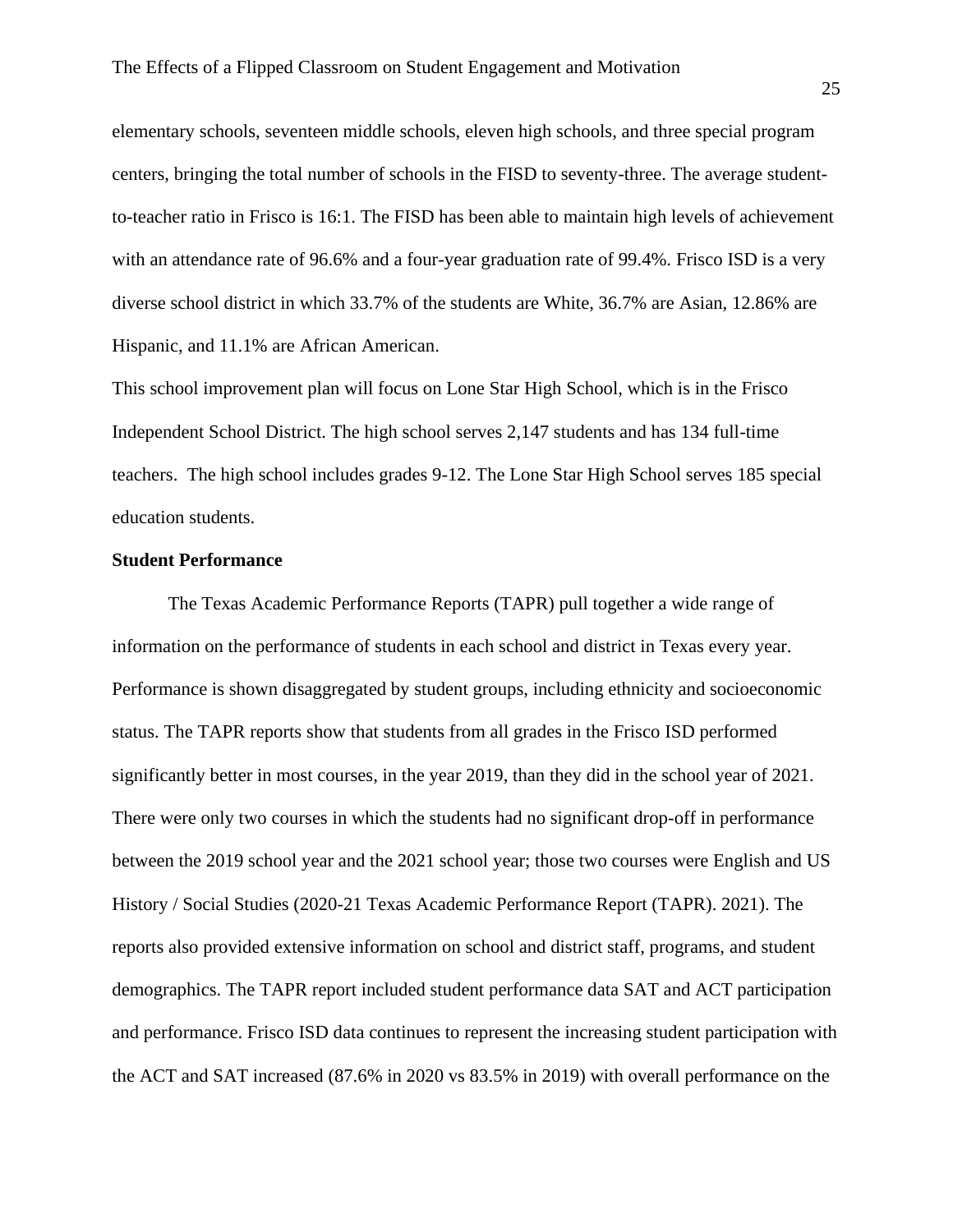assessments down slightly (74.4% of students meet or exceed criteria in 2020 vs 74.6% in 2019) (Texas Academic Performance Report. 2022). Frisco ISD is successful in terms of keeping students in school, with a dropout rate of 0.1% throughout the district. (Murphy et al., 2022).

## **Student Community and Characteristics**

The school community at FISD is similar to most of the other Texas school districts where students, staff, and stakeholders work together to provide a safe and healthy learning environment for all of the students. All the schools in the district strive to honor and uphold the mission and vision statement of the district by providing a welcoming and friendly atmosphere. The Lone Star High School within the Frisco Independent School District reports that students generally work hard and turn in daily work and assignments, but concerns have been expressed about students taking advantage of the grading policy where the teachers are discouraged in giving students zeros on assignments. Naturally, students take advantage of this policy and turn in assignments late because there are little to no consequences for submitting late work.

#### **School Characteristics**

Lone Star High School is a very collaborative school where teachers work well together and share resources to support one another. Teachers of the same subject typically meet before beginning a new unit to discuss teaching strategies, based on their past knowledge of what worked well for the unit and what did not. This allows teachers to be on the same page and pace as their colleagues. Lone Star administration supports the teaching methods and trusts its professionals to do what they think is best for their students. This atmosphere of collaboration and trust between teachers and administrators allows for Lone Star's students to receive instruction from teachers that are fully dedicated to the goals the school is hoping to achieve.

#### **Parent Involvement**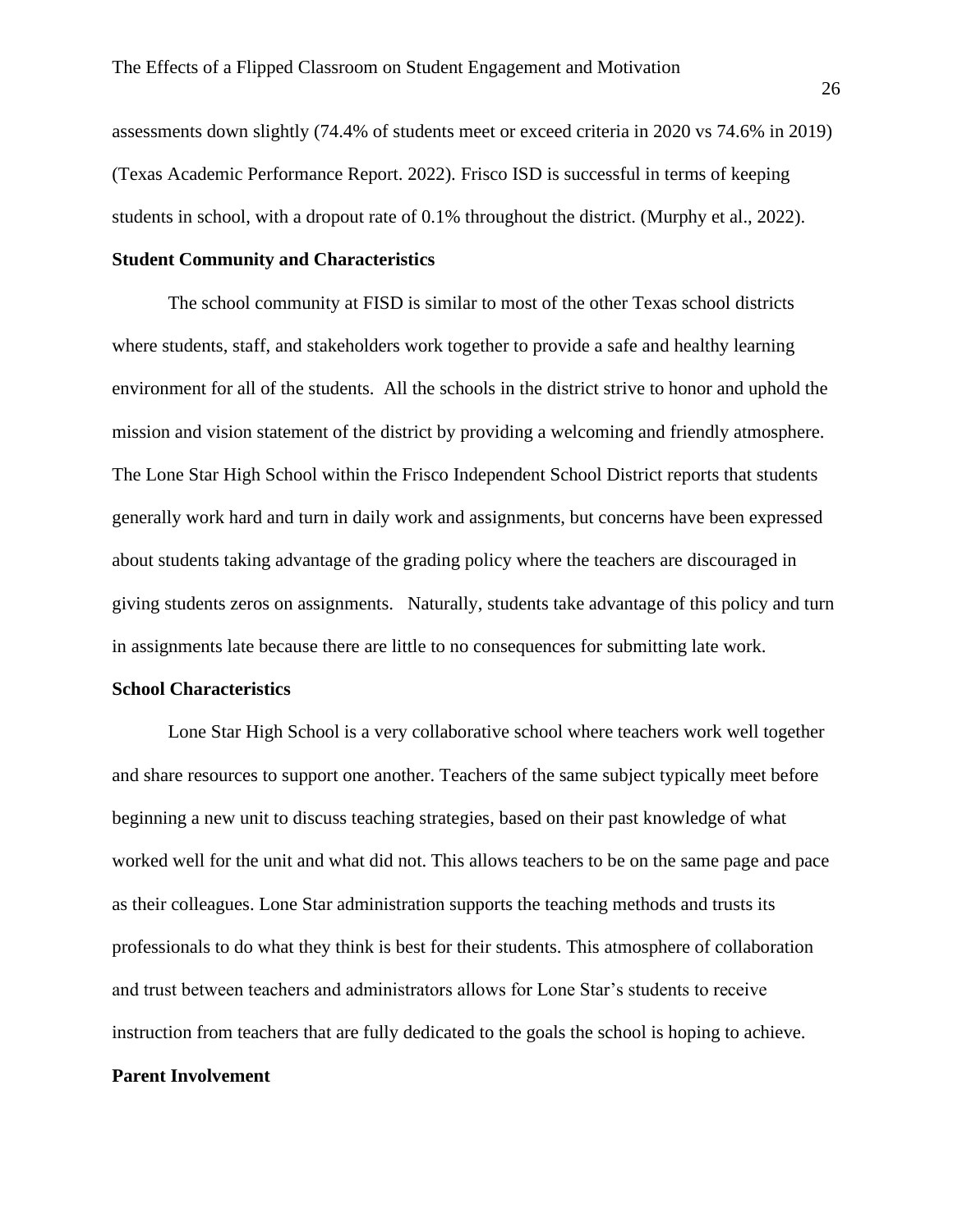The days of parents being in the dark about what their children are learning and doing in class are over. Lone Star High School utilizes canvas as its online learning platform for its students. Canvas holds attendance records, daily lessons, assignments, assessment scores, and grade book information on each student. Parents, students, teachers, and staff have access to canvas. Parents are not involved in fundraising events or events for the school. The teachers at Lone Star high school met the parents at the beginning of the school year at an open house. Other than that, parents are not involved or seen by teachers, the most interaction parents and teachers have after the open house is standard emails.

# **School Mission / Vision**

This Frisco ISD mission is to know every student by name and need. This vision is to look at education differently, through the eyes of children. Education is a shared responsibility of students, school, home, and community. With that as an essential principle, some of the core beliefs for students, faculty, and the communities are: everyone needs challenge, opportunity, and encouragement, integrity is essential, imagination and creativity are vital, a safe environment is necessary for learning, every person can learn, learning is lifelong and unlimited, and all students must graduate with the skills they need to pursue their aspirations (Frisco ISD).

# **Current School Learning Goals**

Lone Star High School's current school learning goals are to see every student receive a High School diploma and help students to develop a plan for what life will look like after they finish high school. Creating a plan for every student's next steps in life and how they will get there is critical to each student's success when it comes to shifting from high school life to adulthood. This is an important learning goal because a lot of high schools just want their students to graduate, but that does not always lead to a successful transition from school to life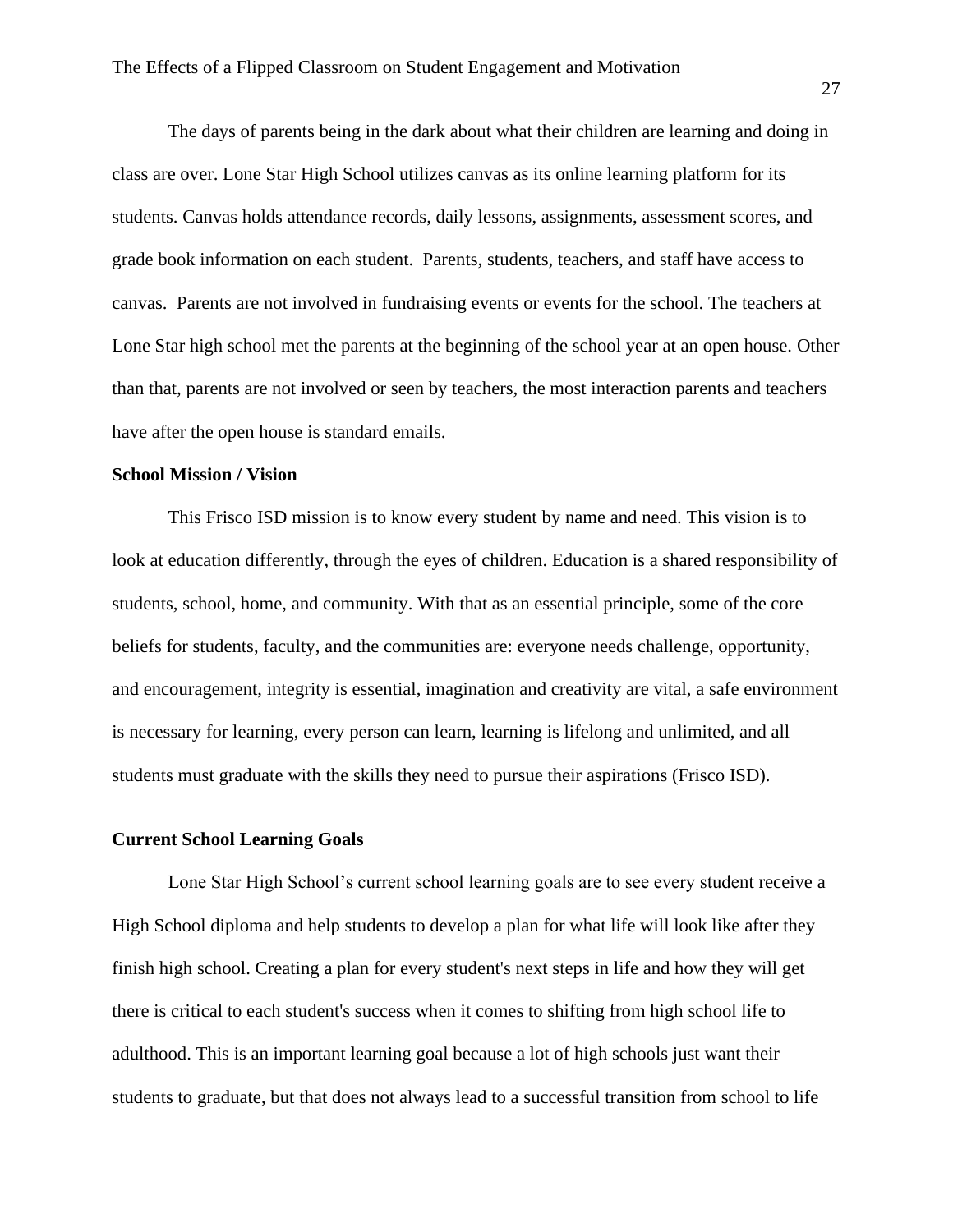after high school. Lone Star is taking the extra step to help students develop a plan for desired college locations and potential subject areas of study.

## **Current School Learning Goals**

- 1. Teacher Work: Once a week the teachers of each department get together and discuss their lesson plans for the upcoming week. Most teachers at Lone Star high school do not take their work home, these teachers like to do their grading and documenting during their conference (off) period each day.
- 2. Curriculum: The Lone Star High School curriculum is centered around student mastery of subject-specific TEKS (Texas Essential Knowledge and Skills).
- 3. Instruction: Teacher instructional methods are centered around the traditional learning method, where students come to class and receive lectures from their teachers on the content. They are then assigned homework that has to be completed on the student's own time after school.
- 4. Assessment Practices: The Texas state test at the end of the year is still a computerized standard test that utilizes the typical testing methods to ensure that its students are prepared for the STARR (end of year Texas state test). Lone Star High School uses Mastery Connect, which is a competency-based learning platform that helps teachers identify levels of understanding, target students for intervention, and inform instruction with the idea that teachers have more time to teach, and students have more time to learn.
- 5. Professional Development: Lone Star High School is very collaborative when it comes to teachers working with one another, so the faculty weekly meets in their PLC (professional learning communities) to plan the next week's lessons and share resources and strategies for their classes.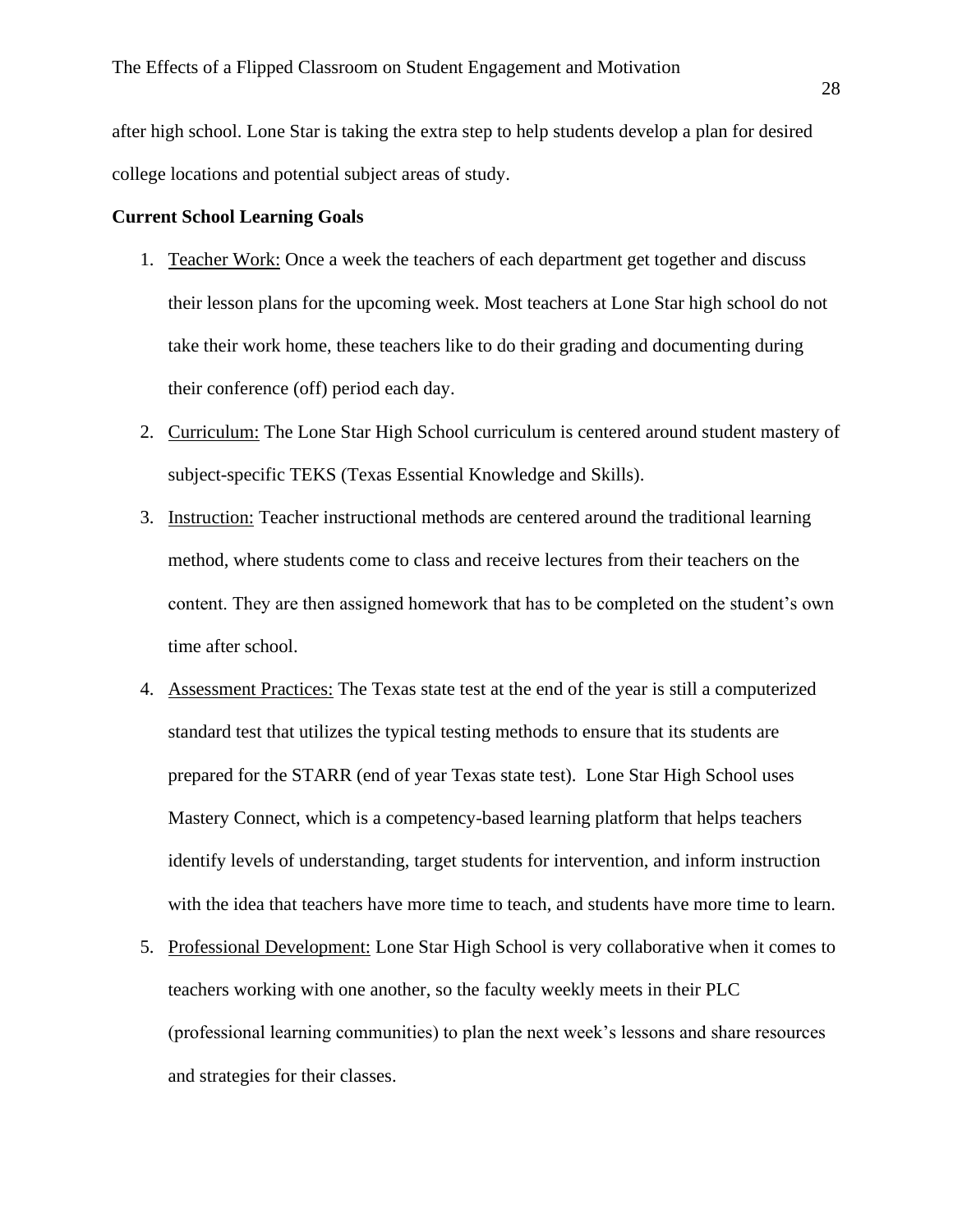Lone Star has put measures in place to help its students be successful in graduating high school. Teacher collaboration and the implemented school curriculum are preparing the students well. Lone Star High School has been shown to have a reputation as a really good school, but like all schools, some things can be improved. The most important areas of improvement for Lone Star High School would be student motivation to learn and being actively engaged in learning.

#### **Needs Assessment**

Lone Star High School still uses the traditional way of teaching through daily lectures with little student engagement, activities, or technology. Students lack the motivation and engagement needed to improve or see the results in their achievement scores because of the traditional way of teaching. The need for improvement in instruction delivery could greatly improve student engagement and motivation. Research shows that using a flipped learning model enhances student learning motivation and efficiency (Jian, 2019). Allowing students the ability to take control of their learning as opposed to didactic instruction will help to enhance students' reading, thinking, and comprehension abilities.

As mentioned, the students at Lone Star High School do not all possess the motivation and engagement needed to be successful in school. A part of the reason for this is the lack of accountability for students to turn in their homework and assignments on time. Lone Star teachers are not allowed to give zeros on assignments, which has led to the students turning in homework extremely late or partially done. The flipped learning model will not have students completing assignments at home but instead in the classroom as a way to ensure each student completes their work promptly. The flipped teaching model requires that students watch lecture material and videos to prepare for the next day's classwork instead of students completing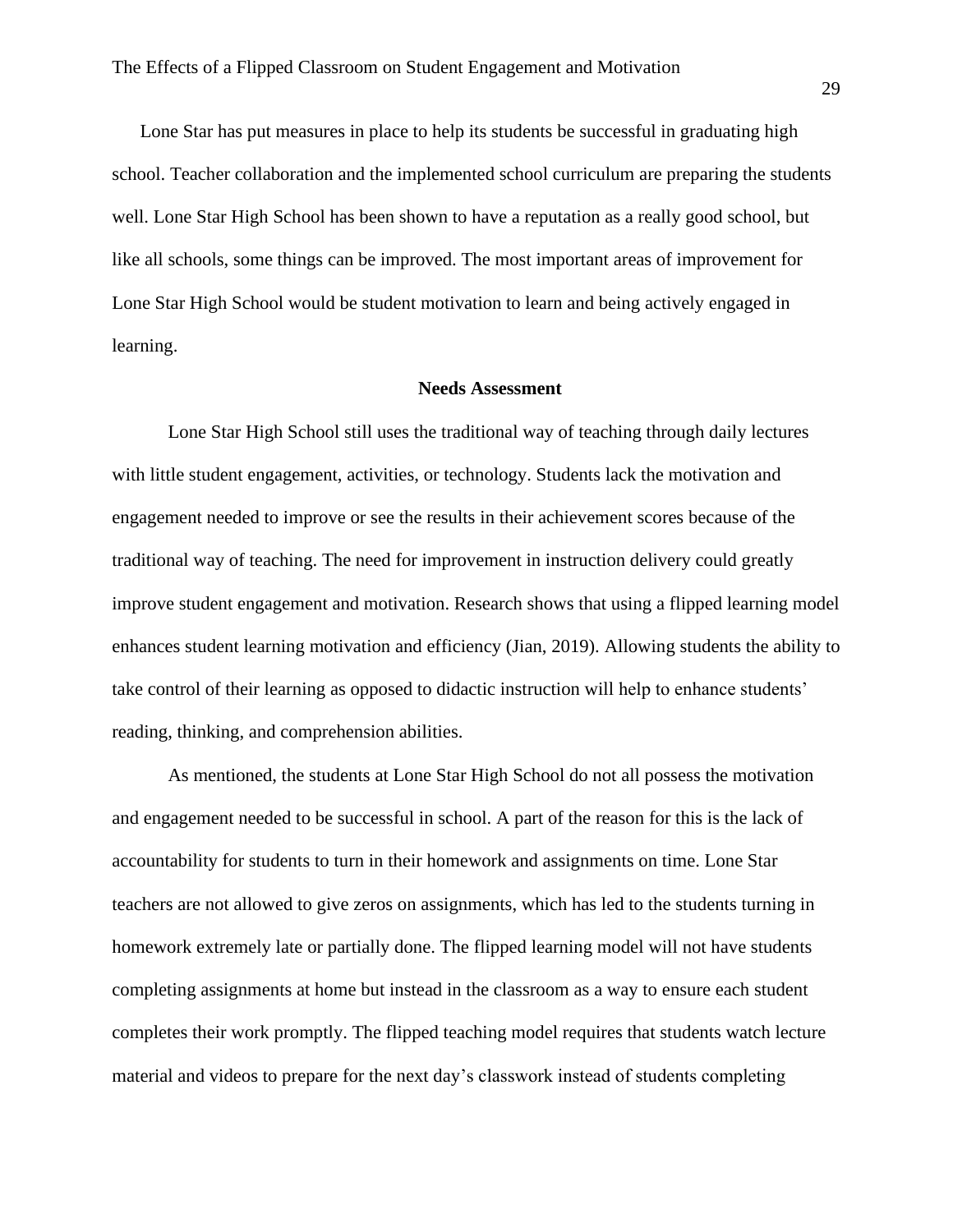assignments at home. The lectures and videos are easier for the students to digest at home rather than homework.

With the flipped learning model, teachers will be able to give their students zeros because they had the opportunity to complete their work in class. Not completing the work in class means one of two things, students were not motivated to do so, or they did not watch the lecture that correlated to the assignments. The flipped learning model provides students with a sense of accountability because they are in control of their learning and expected to complete their assignments when in class, which would naturally lead to an increase in engagement.

#### **School Data & Analysis**

 Lone Star High School data displays a slight decrease in students meeting grade-level content standards during the 2018-2019 school year. Seventy-seven percent of students met grade-level standards, while 37% of students mastered them. During the 2021 school year, 75% of students met grade-level standards, and 33% of students mastered them (Description of State Accountability System, 2021). The decreases in percentages of students meeting and mastering grade-level standards are not significant but students have clearly shown a drop off in terms of learning and mastering content. With the high school focused on student mastery of subjects, meeting the district average for mastering grade-level content should be achievable. Forty-one percent of students have achieved subject mastery district-wide. Lone Star High School students currently average 33% subject mastery. This data indicates that students are having a hard time mastering the material that is being presented to them at Lone Star High School. Student difficulty may be due to a lack of engagement in the content. Students may also believe that they will not be penalized for late homework, resulting in no incentive to master any material.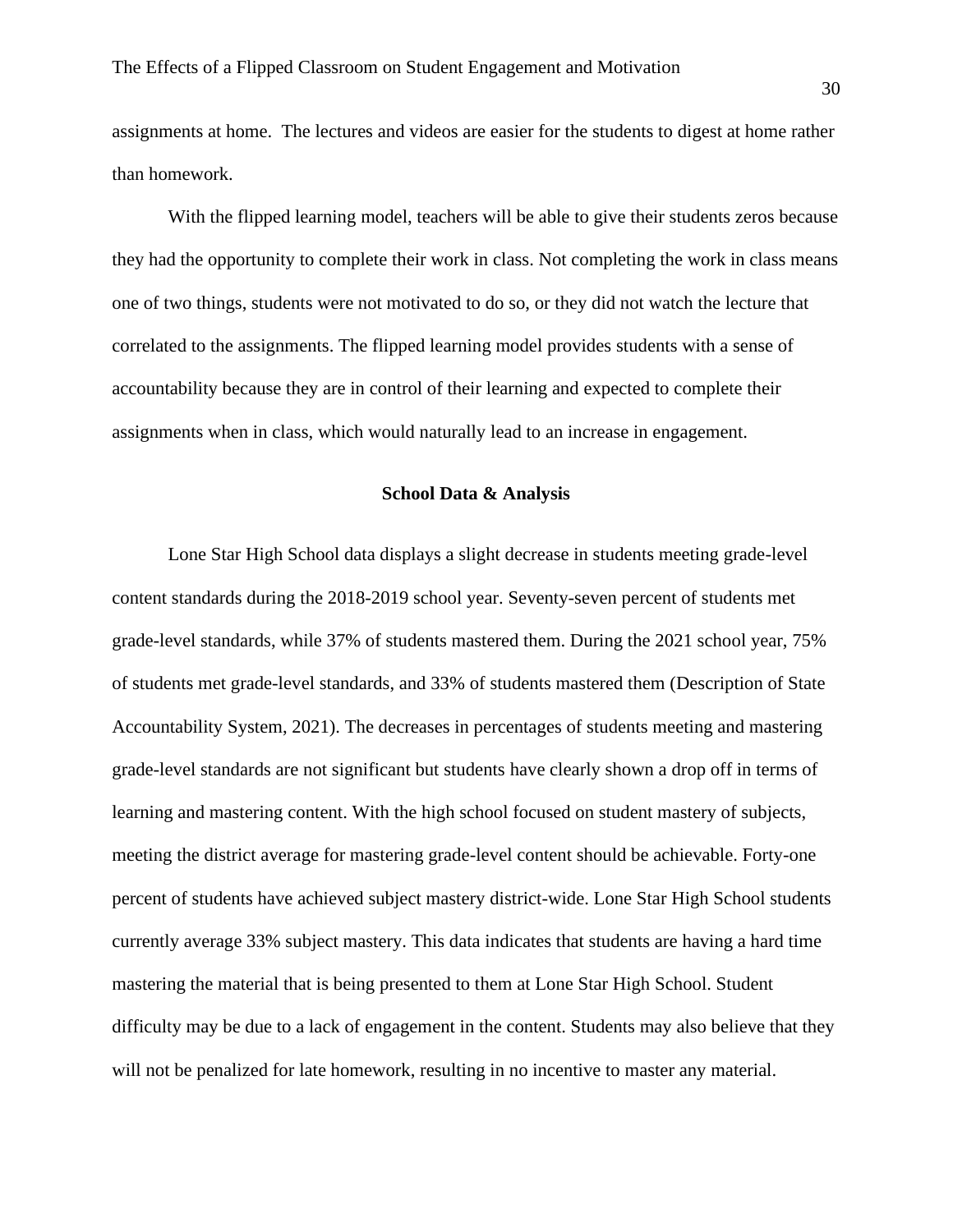Lone Star's primary areas of weakness are in the biology department and the algebra department. There is a significant difference between the averages from Lone Star High School and the rest of Frisco ISD. In biology, Lone Star High School's mastery level average is 30%, whereas Frisco ISD's mastery level average is 49%. Lone Star's 2021 average is also lower than it was in the 2019 school year when the mastery level average was 40%. In algebra, North Star students' mastery level average is 18%, whereas Frisco ISD's mastery level average is 54%. The average mastery level at North Star during the 2019 school year was 35%. North Star students are struggling and these subjects are areas of weakness for the school. Biology and algebra require students to be the most engaged and complete all their assigned work to understand the content, so it is no surprise students struggle in these areas.

 Social studies are an area of strength at Lone Star High School, with a mastery level average of 64%; Frisco ISD's mastery level average is 70%. Lone Star's 2021 average is down from the 2019 school year when the mastery level average was 67%. These percentages indicate that social studies are an area of strength for Lone Star High School. Students do not struggle as much to complete their work in these particular courses. Lone Star High School also excels in its attendance rate, which is currently at 98.9%. This is an impressive number for attendance, considering the district average for student attendance is 99.3%; Lone Star is not far from reaching that goal. When a high school has an attendance rate as great as Lone Star's they can try to implement a flipped classroom model because the students are showing up to school a majority of the time. Instead of hoping students show up with their homework from the night before, the flipped classroom model would require assignment completion, potentially leading to increases in students meeting grade-level standards and achieving a mastery-level average in all subjects. This mastery level is ultimately Lone Star High School's goal for its students.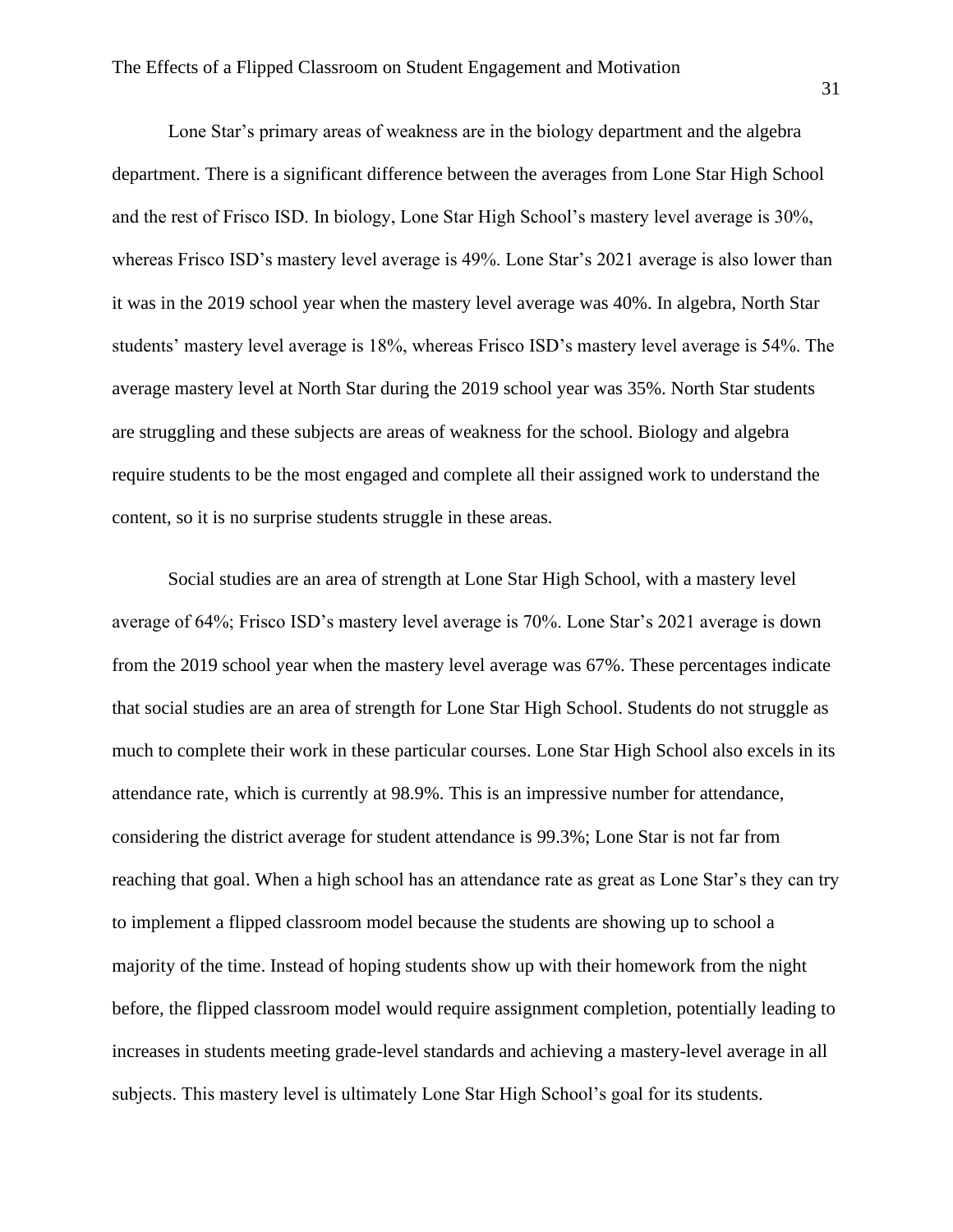SAT and ACT scores should also be considered when analyzing Lone Star High School student achievement. Lone Star students' average scores on these standardized tests are higher than the national average. After the 2019-2020 school year, the Lone Star High School average for students that took the SAT was 1109, and the average ACT composite score was 23.9 (Murphy et al., 2022). The national average for students that took the SAT was 1051 and the average ACT composite score was 20.6. These test scores cannot be compared to the 2020-2021 school year, because the testing data has not yet been reported. Frisco ISD requires students to take End-of-Curriculum (EOC) assessments in high school as a part of the STAAR test preparation. Students are tested on biology as freshmen, Algebra 1 as sophomores, and English 2 and US History as juniors.

The results of Frisco ISD's biology summative assessment from the spring of 2019 display that 90% of students were able to meet grade-level standards, whereas 82% of students from Lone Star High School met grade-level standards in biology. In the spring of 2021, Frisco ISD saw a slight decrease, with 82% of students meeting biology grade-level standards. Lone Star High School saw a significant decrease in biology, with the school reporting that only 68% of students met grade-level standards; this is down 14% from the previous year's test (Lone Star High School, 2021). In the Algebra 1 assessment from the spring of 2019, it was reported that 86% of students in Frisco ISD were able to meet grade-level standards, compared to Lone Star High School where 65% of students met grade-level standards. In spring 2021, the percentage of Frisco ISD students that met grade-level Algebra 1 standards showed a significant decrease, with only 72% of students meeting the grade-level standards. In contrast, 45% of students from Lone Star High School met Algebra 1 grade-level standards. Lone Star reported a 20% decrease in students meeting grade-level standards from the previous year's test.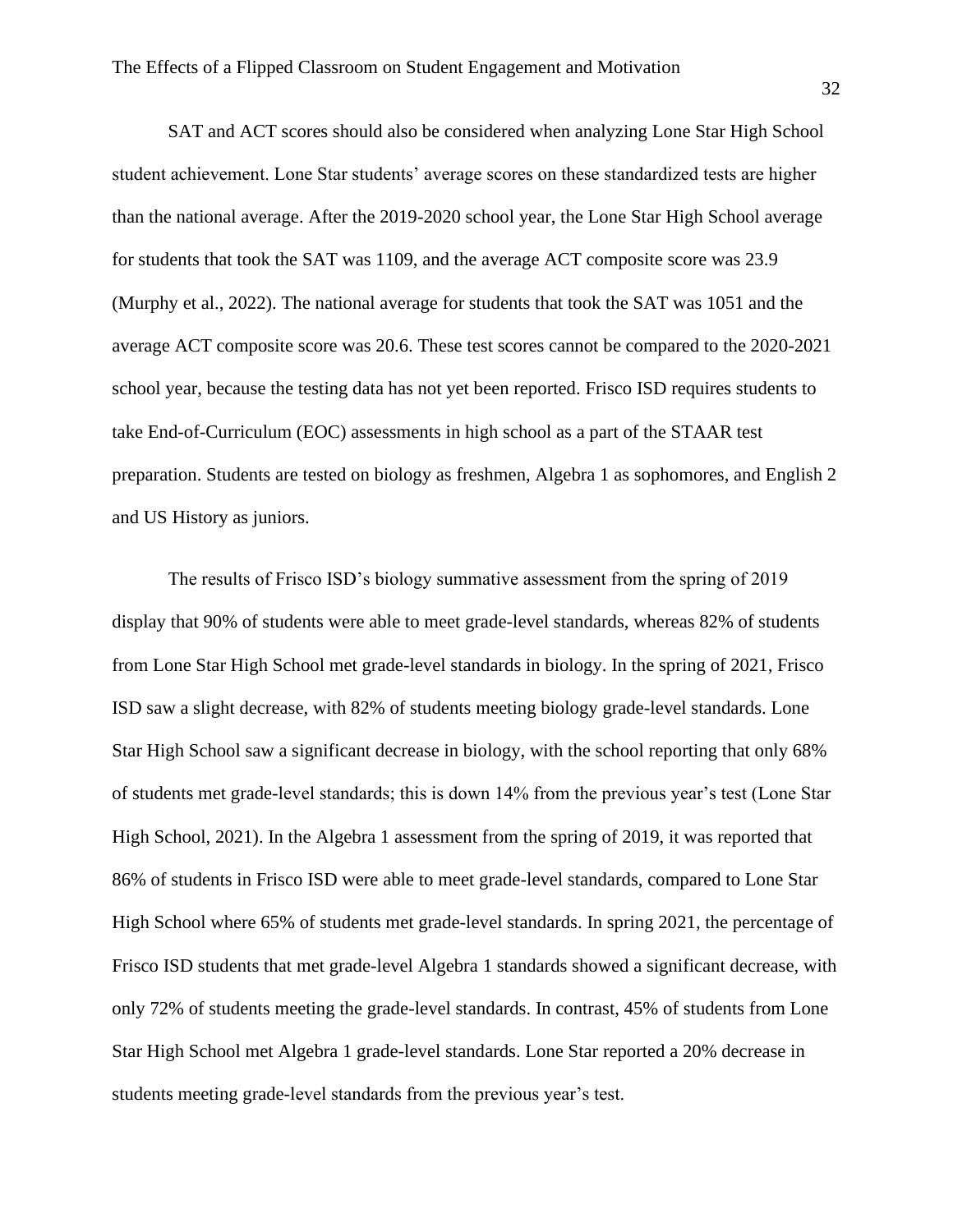In the spring of 2019, 83% of students in Frisco ISD met grade-level standards in English. Lone Star High School reported that 71% of students met grade-level standards in English. In the spring of 2021, Frisco ISD students showed a slight increase in English, as 86% of students met grade-level standards. Lone Star High School, when compared to the spring of 2019, showed a significant increase in English, with 81% of students meeting grade-level standards. English is the only subject in which both Frisco ISD and Lone Star High School indicated an increase in the percentage of students meeting grade-level standards. History is a strong subject for Frisco ISD; in 2019 94% of students met grade-level standards. In comparison, Lone Star high school reported that 91% of its students met grade-level standards. In the spring of 2021, there was a slight decrease in the percentage of students that met US History grade-level standards, with 91% of students in Frisco ISD meeting the grade-level standard and 88% of students in Lone Star High School meeting the grade-level standard.

## **Action Plan**

The goal of this school improvement plan is to develop and deliver professional development focused on flipped teaching methods to increase student motivation and engagement in the high school classroom. This professional development plan is aligned with the Standards-Based Grading system that breaks assignments into the Texas Essential Knowledge and Skills standards which weigh each grade equally. Students will receive grades based on the quality and accuracy of the work they complete in the classroom. Assignments may include quizzes, homework, and/or group work. Utilizing a flipped classroom method helps increase student motivation and engagement while allowing teachers to analyze its effectiveness.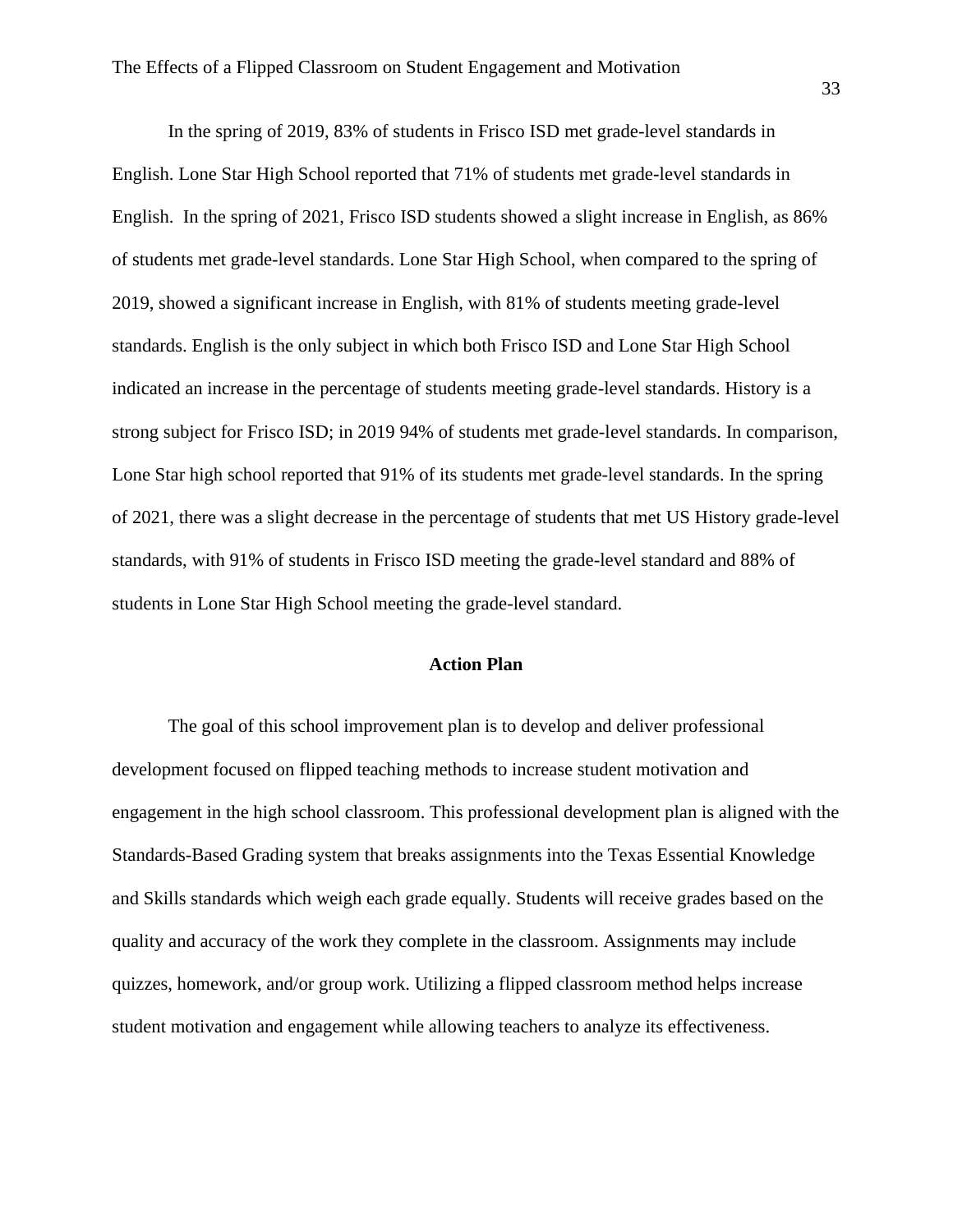The first part of this plan consists of creating and planning the professional development model and resources. Yurtseven et al. (2019) determined that combining flipped classroom strategies with the implementation strategies of effective professional development would be more helpful for designing experiences based on teacher needs. Teachers practicing flipped model strategies and implementation in their professional development are better suited for the real-world application of a flipped classroom method. During professional development, teachers practice effective implementation strategies, which makes utilizing this plan achievable for Lone Star High School teachers.

The second part of the school improvement plan is the implementation of the flipped classroom methodology. Minaz et al. (2018) state that if flipped classroom strategies were included in professional development for teachers, then teachers would be able to create their learning materials as opposed to reusing old material from past classes. This year-to-year change in material would discourage students from reproducing previous students' work, thus increasing current student engagement. Additionally, this enables teachers to gauge how well their implementation of the new teaching method is going. With students completing all assignments inside the classroom, the number of incomplete assignments will be lowered. The indication of success will be determined by the accuracy of the answers, rather than the submission of assignments. Students reaching achievements or failing to achieve classroom goals provides the teacher with feedback on their learning materials.

The third part of the school improvement plan is gathering teacher feedback on the professional development experience to make future improvements. Researchers Hardin & Koppenhaver (2016) conducted a study using surveys and evaluations to determine if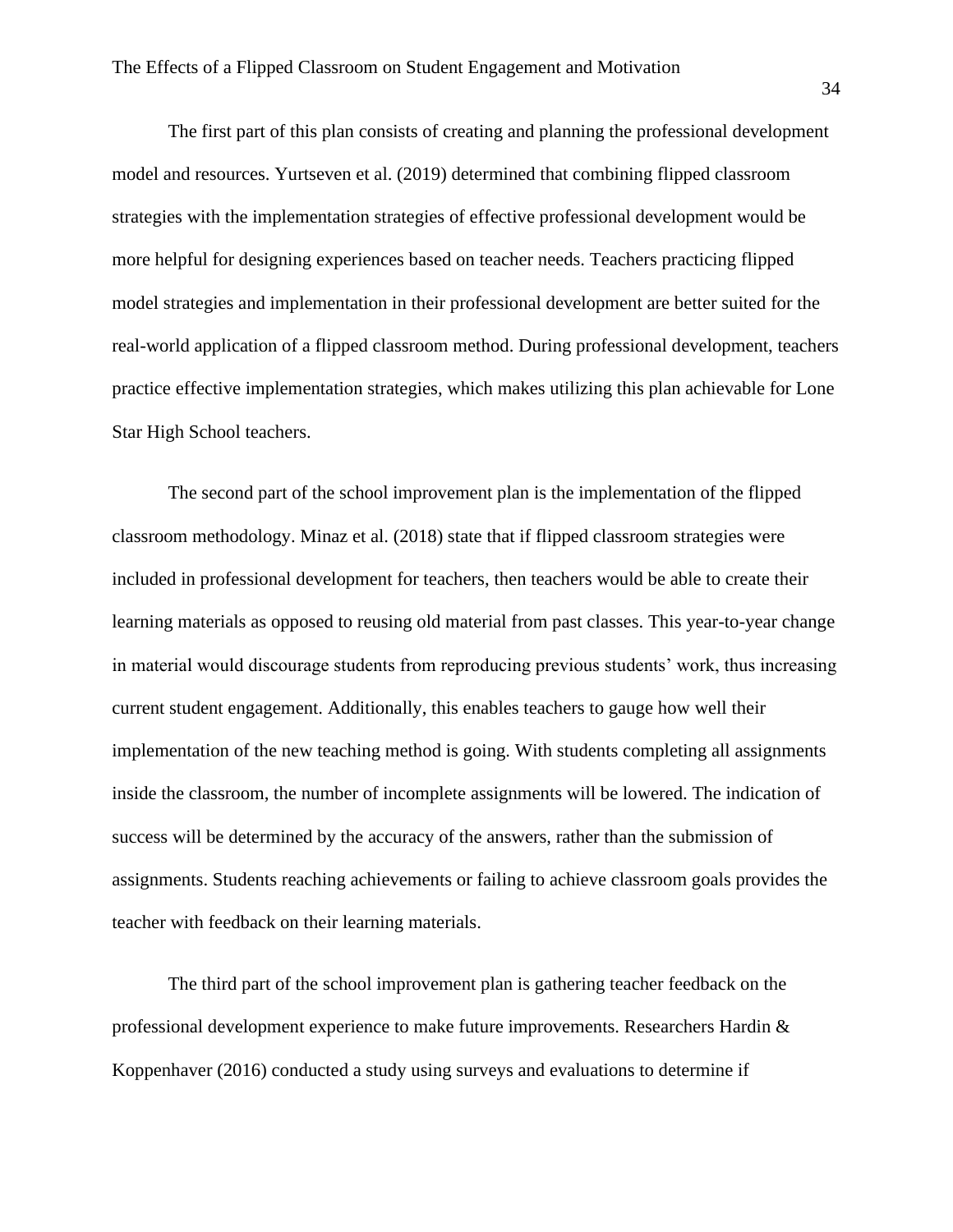professional development would be innovative for teacher insights. The study indicated that the creation of an online teacher discussion board encouraged interactions between teachers. From these discussions, teachers were able to share the resources that they used in their classrooms with colleagues. A similar discussion board will be made available to the teachers at Lone Star High School. At year-end, teachers will be issued a survey asking if they believed the flipped classroom method approach was effective, if student motivation increased, and if student engagement increased. A free-response question asking teachers to describe any struggles with the implementation of the flipped classroom model will complete the survey. From the responses to the surveys, future improvements and adjustments will be made to the professional development training.

 The final part of the school improvement plan will analyze the completion and accuracy of assignment results from the students before and after implementing the flipped classroom model. Because of the Frisco ISD curriculum, Lone Star students have no incentive or motivation to complete their work because they recognize that teachers will not and cannot give them a zero. This knowledge may have led to a decrease in motivation and engagement. To determine if there was an improvement in motivation, teachers will begin tracking the students that turn in assignments late while noting how late the assignments are. To determine if there was an improvement in engagement, teachers will grade the assignments based on the answers provided by students to analyze if the students understand the content. Teachers will compare the student achievement of this year's class to the previous year's class that used a traditional learning method to determine if the flipped classroom model was effective.

# **Implementation of the Plan**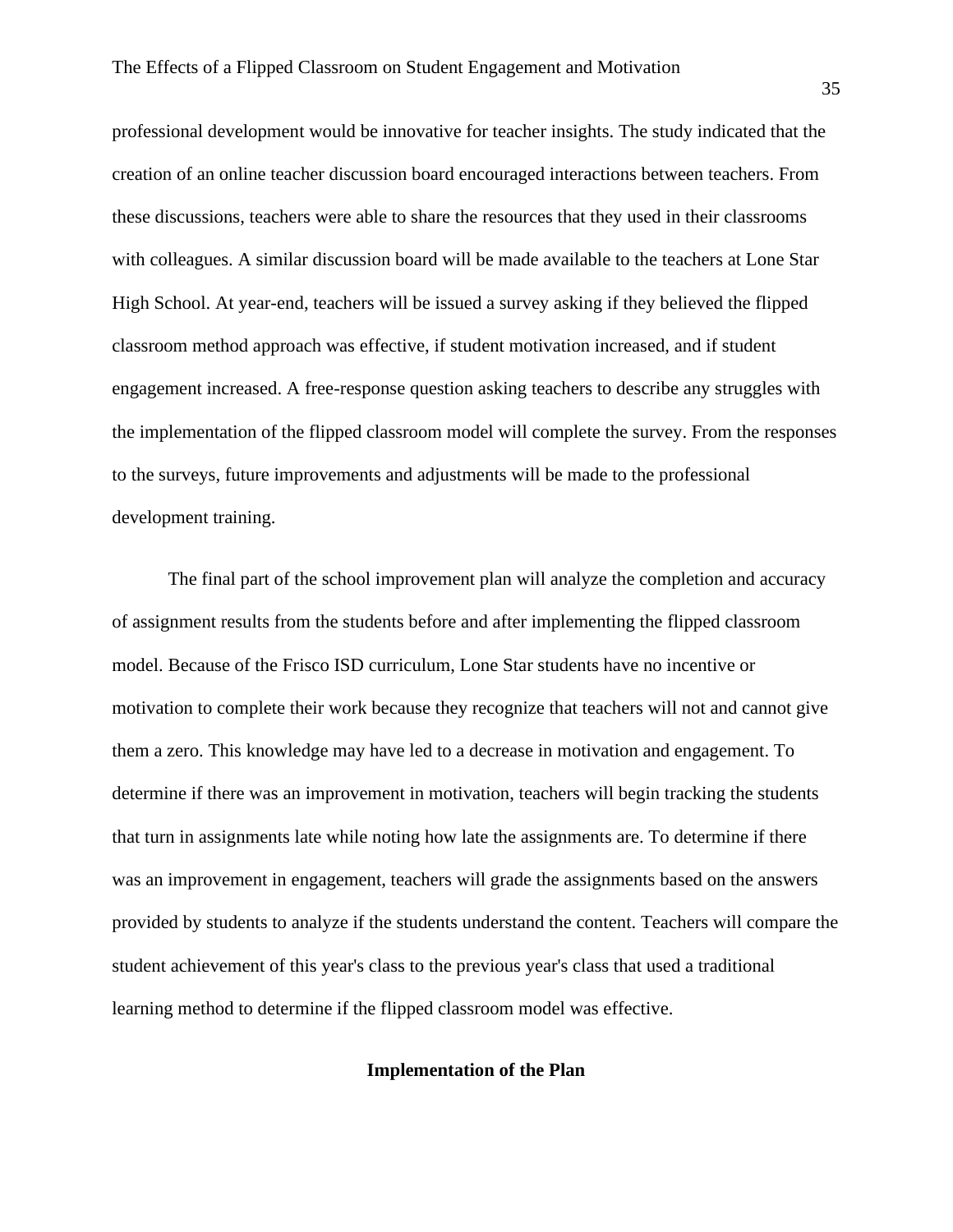Like most schools in America, Frisco ISD ended the 2019-20 school year with online classes. In a 2021 news report written by Kaylehn Molitor, she states "Frisco ISD students are adjusting to not only going back to in-person classes this school year but also to a new grading system. Standards-Based Grading is a system that breaks assignments into the Texas Essential Knowledge and Skills (TEKS) standards required by teachers to teach and students to learn and weighs each grade equally" (Molitor, 2021). The goal of this grading system is to break down chapters or topics by standards so the teachers know exactly what part of the lesson that students are struggling with. Since TEKS is centered around student mastery of subject specifics, the best way for students to master their learning is in a flipped classroom model where students can take control of their learning.

 Before the beginning of the school year, high school teachers will develop collaborative tasks for professional development. The tasks should be designed to be flexible and relevant to each classroom subject. In professional development (PD) settings, teachers have PD overviews and timelines that detail the focus and objective of every PD meeting. The outline for each week includes the competency being addressed, tools to be explored, an objective or task for teachers to complete in the form of a solution, and teaching guidance and feedback for the week. For a flipped classroom method (FCM) to be effective, teachers will implement the unit of study for about two weeks. Professional development on flipped classroom model training will take place a couple of weeks in advance of implementation so that teachers will have time to prepare their needed classroom materials.

 Through regular PD sessions, teachers are encouraged to work with other teachers in their department or create cross-disciplinary activities. These tasks allow them to develop their own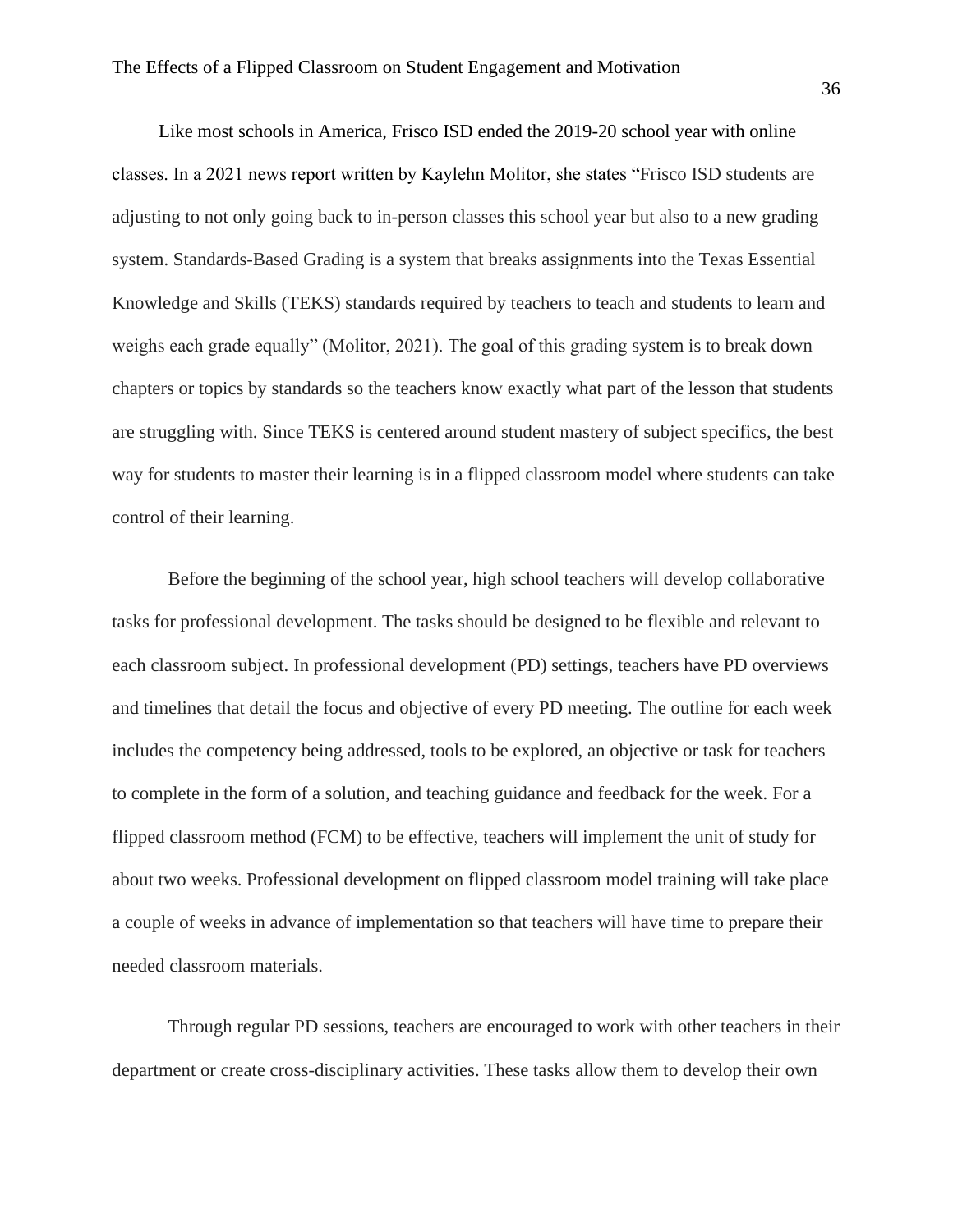ideas and improve their teaching. They are also given the freedom to develop their own resources that are beneficial to their classroom. During this time, teachers can also explore new tools and develop projects for their upcoming units. They can also reflect on their own ideas and feedback from their peers and coaches

 To monitor the success or failure of the interventions, data collection must happen throughout all professional development sessions relating to the flipped classroom method. Before beginning to practice effective PD with the flipped classroom method, teachers should first be able to self-assess their skill ability. Teachers will take a survey at the beginning of the PD to determine their knowledge of a flipped classroom model along with what their skills are. Each teacher will revisit the survey at the end of the professional development sessions to identify new skills acquired throughout the PD.

 Through a survey, teachers will be able to compare the pre- and post-data to determine how their skills and perceptions of a flipped classroom model have changed. The results of the study will be shared with the instructional coaches and principal to develop further opportunities for training. The goal of this study is to identify the most effective ways to implement the model in the district.

 Barriers should also be considered for future training sessions when implementing the flipped classroom model. One barrier that will impact the delivery of this professional development is the amount of technology provided to students in schools. Because Frisco ISD is a one-to-one school district, its students are provided with Chromebooks to complete their work. Student Chromebooks may be a barrier because in a flipped classroom students would complete their assignments at their own pace in class. Since the students have Chromebooks, they should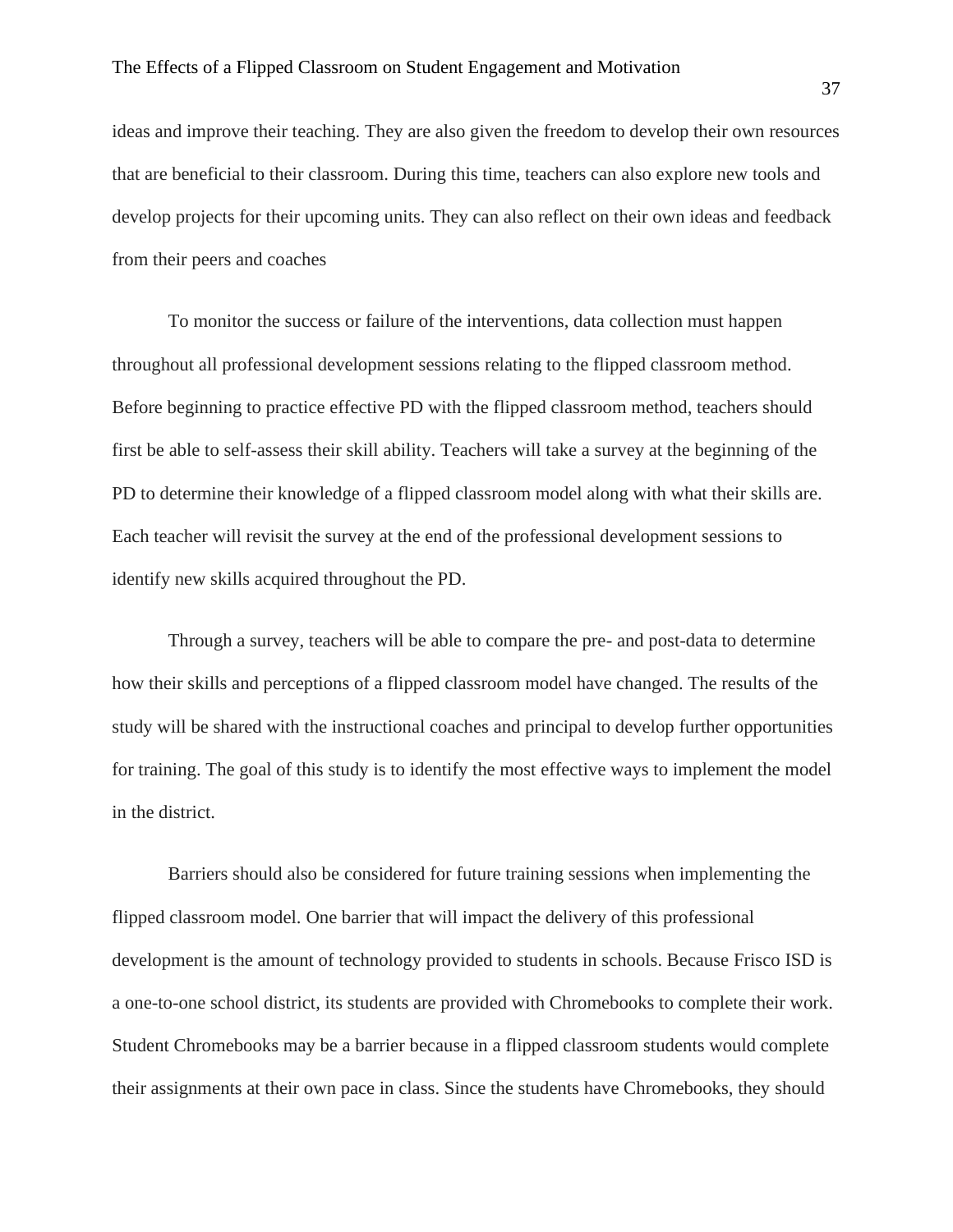be using those to complete their assignments. The barrier that teachers will face is having to monitor the students to make sure they are constantly completing their assignments and not using their computers for non-school or non-assignment-related things. This could impede the success of the plan because the goal is to increase students' motivation and engagement. If students are utilizing their Chromebooks for things other than assignments, then their engagement is decreasing, along with the motivation to complete their work.

 Another barrier exists when the teachers' beliefs about the flipped classroom model do not align with the goals of the training. Several teachers may express concern about the flipped classroom model and have to re-train themselves to use the FCM. These teachers may become more willing to commit to the flipped classroom model when they participate in professional development sessions and see how other teachers are successfully implementing FCM. Through regular PD sessions, instructional coaches can also help teachers improve their skills in creating learning materials. They can also provide them with additional support and questions related to the flipped classroom model. Weekly check-ins are also conducted to provide teachers with additional opportunities to ask questions.

The implementation of this plan can be successful in assisting students with mastering their learning by allowing students to take control of their learning. Teachers will have to utilize the pre-and post-data from the survey to determine if the implementation of a flipped classroom model was effective for students. Implementing this school improvement plan will allow teachers to analyze their own previous teaching methods in comparison to the flipped classroom methods to determine when to implement a flipped classroom method into their units of study based on student needs and engagement. For Frisco ISD, professional development should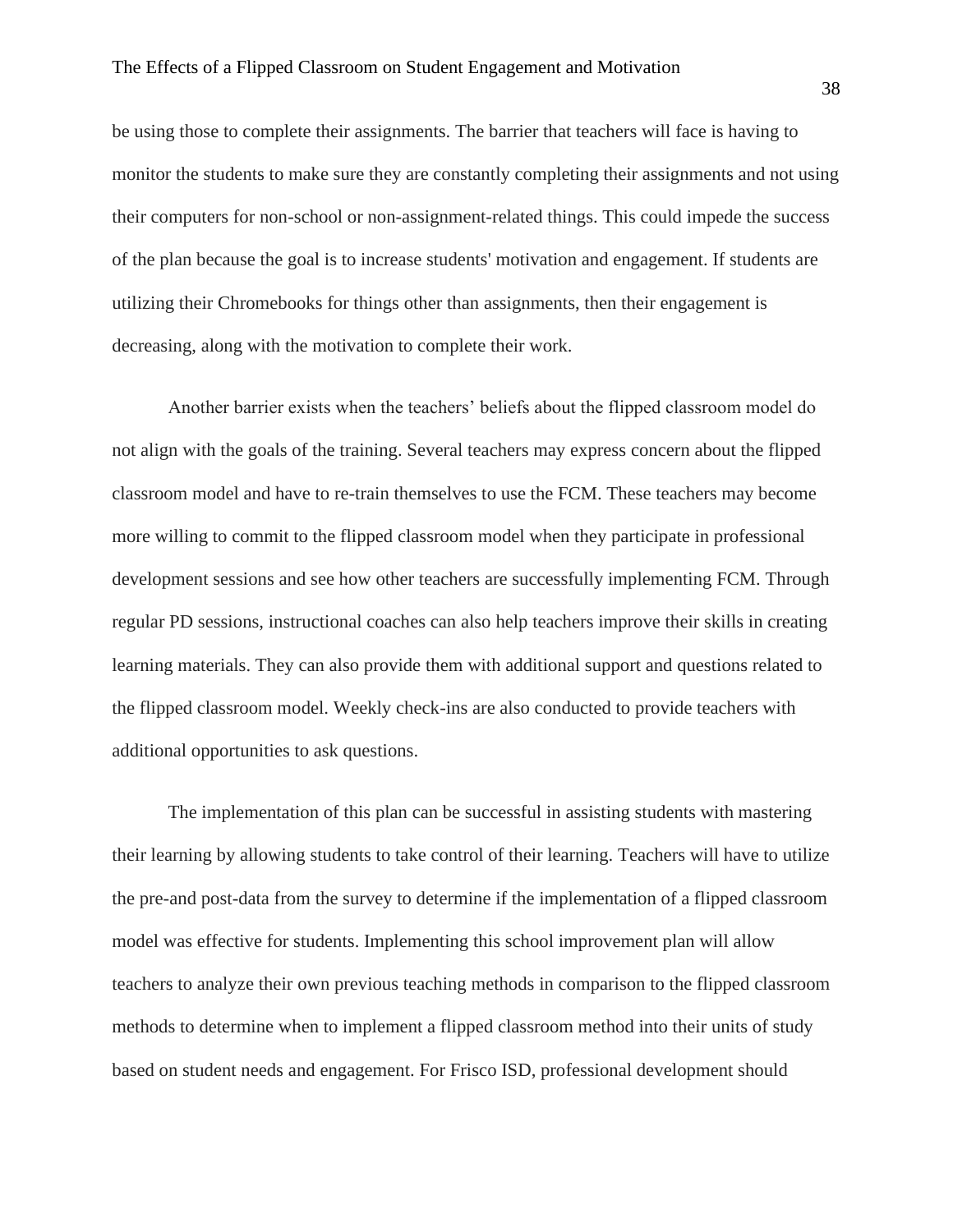include some tips for teachers on incorporating one-to-one technology to your advantage as a teacher. The barriers may be concerning to some teachers, but attending professional development will help you successfully implement a flipped classroom model.

# **Conclusion**

The 2020-2021 school year has provided teachers across the United States with an opportunity to rethink and improve their teaching strategies. The initial problem was that Lone Star High School students lack the motivation to learn and stay engaged in the classroom setting. Teachers were unprepared and unequipped with the resources and skills needed to provide instruction that enhanced student engagement in the classroom following the COVID-19 pandemic, which may have led to a decrease in student motivation. Teachers in the Frisco Independent School District will be provided with professional development that focuses on the effective implementation of a flipped classroom model. This professional development will provide teachers time to learn, explore, and ask questions while designing their tools that could be used immediately for classroom instruction.

The goal of the study was to find out what makes effective professional development sessions. It was also determined that the quality of the sessions should be timely, relevant, and collaborative. Data on student assignment promptness and assignment content accuracy will be used to determine the effectiveness of the professional development provided. Through regular professional development sessions, teachers can also reach the effective category in developing content for the students. This will allow them to implement the flipped classroom model in their daily lessons. It will also help them provide better opportunities for their students to increase engagement and motivation.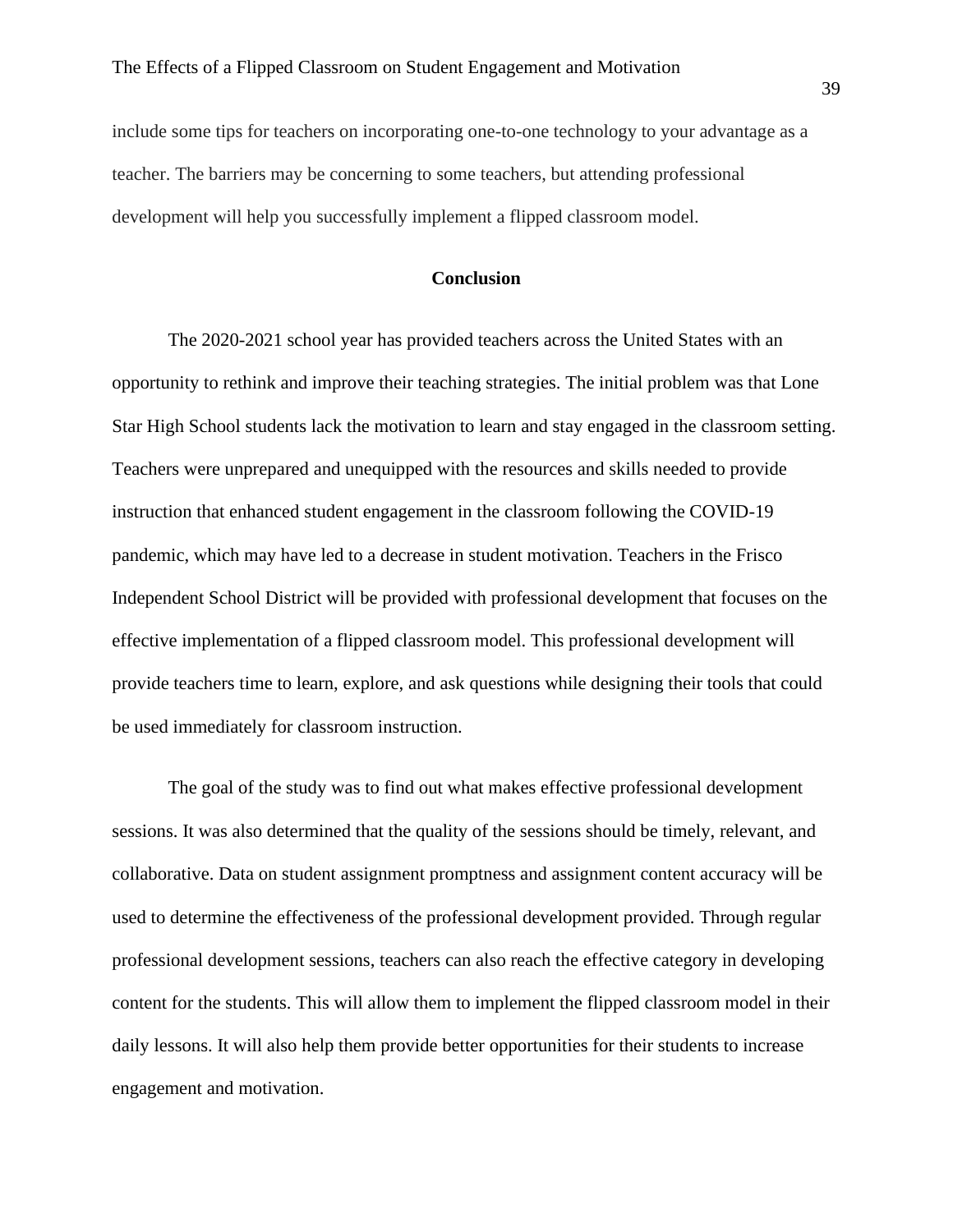The COVID-19 pandemic created an opportunistic circumstance that led to the creation of the Lone Star High School improvement plan. After six months of remote learning, students may have lost their motivation to sit in a classroom and listen to a lecture. The flipped classroom method training will provide teachers with skills that can be used to create more active learning activities, opportunities, and a unique method of learning for the students. These active learning activities will provide students with opportunities to increase their engagement in the classroom by controlling the pace at which their work is completed. Allowing students to control their work pace, should increase their motivation to learn and comprehend the content being presented to them.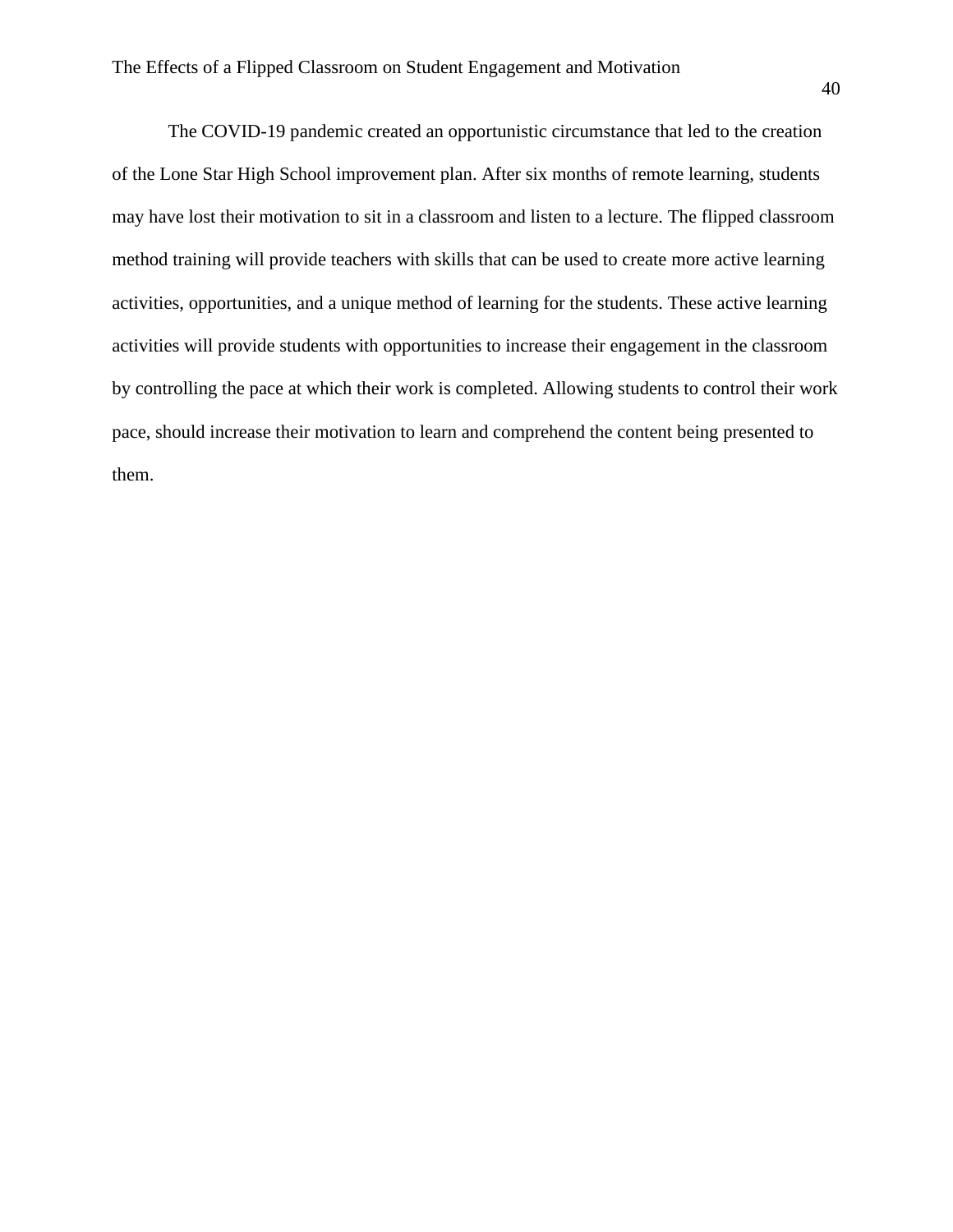# **References**

- *2020-21 Texas Academic Performance Report (TAPR)*. (n.d.). Retrieved April 8, 2022, from [https://rptsvr1.tea.texas.gov/cgi/sas/broker?\\_service=marykay&\\_program=perfrept.perfm](https://rptsvr1.tea.texas.gov/cgi/sas/broker?_service=marykay&_program=perfrept.perfmast.sas&ccyy=2021&lev=C&id=108909119&prgopt=reports%2Ftapr%2Fpaper_tapr.sas) [ast.sas&ccyy=2021&lev=C&id=108909119&prgopt=reports%2Ftapr%2Fpaper\\_tapr.sas](https://rptsvr1.tea.texas.gov/cgi/sas/broker?_service=marykay&_program=perfrept.perfmast.sas&ccyy=2021&lev=C&id=108909119&prgopt=reports%2Ftapr%2Fpaper_tapr.sas)
- Baytiyeh, H. (2017). The flipped classroom model: When technology enhances professional skills. *The International Journal of Information and Learning Technology*, *34*(1), 51–62. <https://doi.org/10.1108/ijilt-07-2016-0025>
- Bergdahl, N., & Bond, M. (2021). Negotiating (dis-)engagement in K-12 blended learning. *Education and Information Technologies*.<https://doi.org/10.1007/s10639-021-10714-w> Boevé, A. J., Meijer, R. R., Bosker, R. J., Vugteveen, J., Hoekstra, R., & Albers,

C. J. (2016). Implementing the flipped classroom: An exploration of study behavior and student performance. *Higher Education*, *74*(6), 1015–1032.

<https://doi.org/10.1007/s10734-016-0104-y>

- Chou, C.-P., Chen, K.-W., & Hung, C.-J. (2021). A study on flipped learning concerning learning motivation and learning attitude in language learning. *Frontiers in Psychology*, *12*.<https://doi.org/10.3389/fpsyg.2021.753463>
- Cost of living in Frisco, Texas. (n.d.). Retrieved April 7, 2022, from https://www.bestplaces.net/cost\_of\_living/city/texas/frisco
- DeLozier, S. J., & Rhodes, M. G. (2016). Flipped classrooms: A review of key ideas and recommendations for practice. *Educational Psychology Review*, *29*(1), 141–151. <https://doi.org/10.1007/s10648-015-9356-9>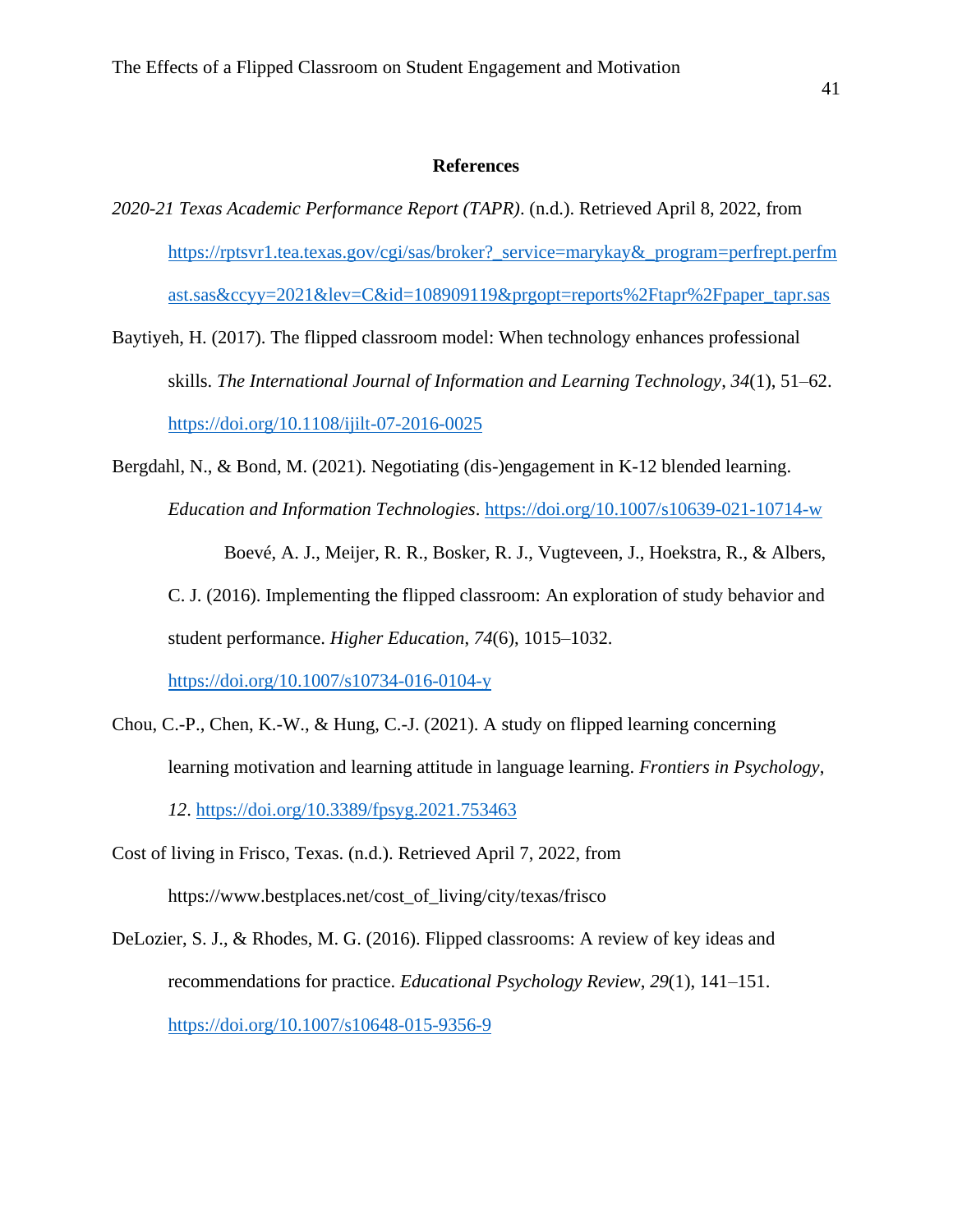- *Description of state accountability system*. TEA. (2021). Retrieved April 3, 2022, from https://rptsvr1.tea.texas.gov/cgi/sas/broker?\_service=marykay&\_program=perfrept.perfm ast.sas&frc=yes&ccyy=2021&lev=D&id=067904&prgopt=2019%2Ffrc%2Freport\_card. sas
- *Frisco ISD*. Frisco Independent School District Home. (n.d.). Retrieved April 14, 2022, from https://www.friscoisd.org/about/district-overview/mission-vision-beliefs
- Gough, E., DeJong, D., Grundmeyer, T., & Baron, M. (2017). K-12 teacher perceptions regarding the flipped classroom model for teaching and learning. *Journal of Educational Technology Systems*, *45*(3), 390–423. https://doi.org/10.1177/0047239516658444
- Grant, M. M., Tamim, S., Brown, D. B., Sweeney, J. P., Ferguson, F. K., & Jones, L. B. (2015). Teaching and learning with mobile computing devices: Case study in K-12 classrooms. *TechTrends*, *59*(4), 32–45. https://doi.org/10.1007/s11528-015-0869-3
- Greenhow, C., & Askari, E. (2015). Learning and teaching with social network sites: A decade of research in K-12 related education. *Education and Information Technologies*, *22*(2), 623–645. https://doi.org/10.1007/s10639-015-9446-9
- Hardin, B. L., & Koppenhaver, D. A. (2016). Flipped professional development: An innovation in response to teacher insights. *Journal of Adolescent & Adult Literacy*, *60*(1), 45–54. https://doi.org/10.1002/jaal.522

Holman, R., & Hanson, A. D. (2016). Flipped classroom versus Traditional lecture. *Nursing Education Perspectives*, *37*(6), 320–322. https://journals.lww.com/neponline/Abstract/2016/11000/Flipped\_Classroom\_Versus\_Tr aditional\_Lecture\_.7.aspx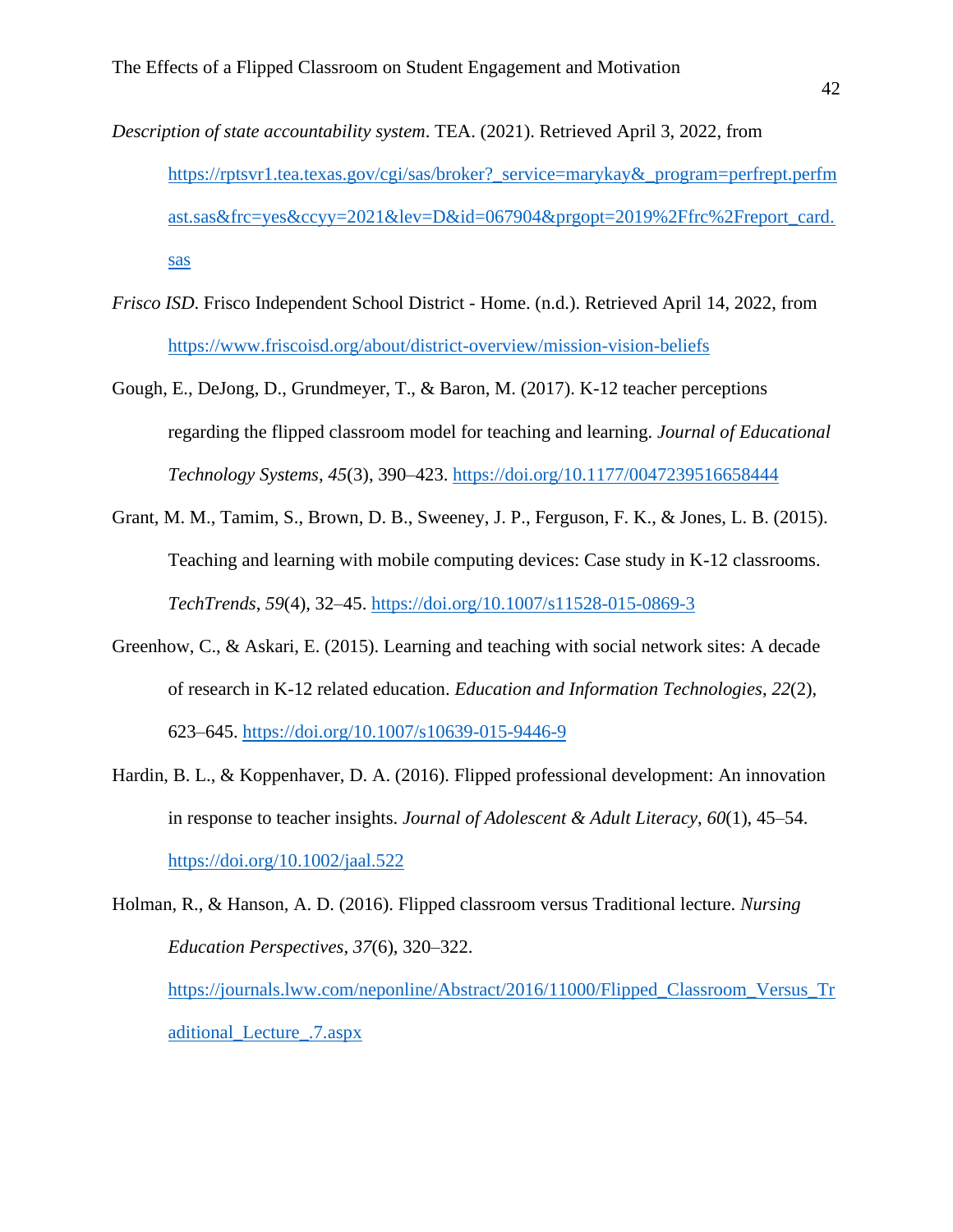- Jian, Q. (2019). Effects of digital flipped classroom teaching method Integrated Cooperative Learning model on learning motivation and outcome. *The Electronic Library*, *37*(5), 842– 859. https://doi.org/10.1108/el-02-2019-0024
- Kostaris, C., Sergis, S., Sampson, D. G., Giannakos, M. N., & Pelliccione, L. (2017). Investigating the Potential of the Flipped Classroom Model in K-12 ICT Teaching and Learning: An Action Research Study. *Journal of Educational Technology & Society*, *20*(1), 261–273.
- Lawson, A., Davis, C., & Son, J. (2019). Not all flipped classes are the same. *Journal of the Scholarship of Teaching and Learning*, *19*(5).

https://doi.org/10.14434/josotl.v19i5.25856

- Lee, J., Lim, C., & Kim, H. (2016). Development of an instructional design model for flipped learning in higher education. *Educational Technology Research and Development*, *65*(2), 427–453. https://doi.org/10.1007/s11423-016-9502-1
- Lo, C. K., & Hew, K. F. (2017). A critical review of flipped classroom challenges in K-12 education: Possible solutions and recommendations for future research. *Research and Practice in Technology Enhanced Learning*, *12*(1). https://doi.org/10.1186/s41039-016- 0044-2
- Lone Star High School. SchoolDigger. (n.d.). Retrieved May 2, 2022, from https://www.schooldigger.com/go/TX/schools/2001012473/school.aspx
- Missildine, K., Fountain, R., Summers, L., & Gosselin, K. (2013). Flipping the classroom to improve student performance and satisfaction. *Journal of Nursing Education*, *52*(10), 597–599. https://doi.org/10.3928/01484834-20130919-03